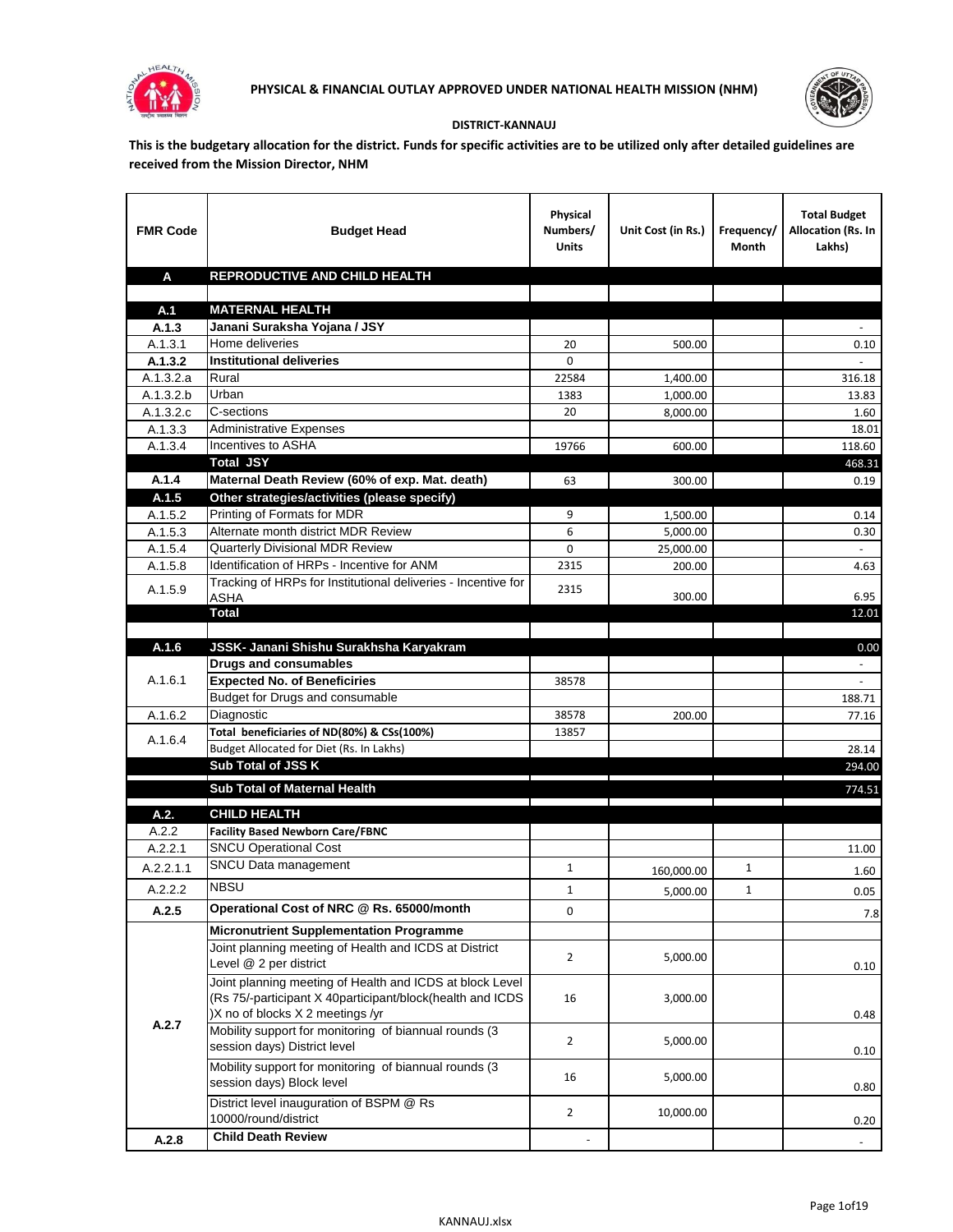| <b>FMR Code</b>    | <b>Budget Head</b>                                                                                                                             | Physical<br>Numbers/<br><b>Units</b> | Unit Cost (in Rs.) | Frequency/<br>Month      | <b>Total Budget</b><br><b>Allocation (Rs. In</b><br>Lakhs) |
|--------------------|------------------------------------------------------------------------------------------------------------------------------------------------|--------------------------------------|--------------------|--------------------------|------------------------------------------------------------|
|                    | <b>Sub-total Child Health</b>                                                                                                                  |                                      |                    |                          | 22.13                                                      |
|                    |                                                                                                                                                |                                      |                    |                          |                                                            |
| A.3                | <b>FAMILY PLANNING</b>                                                                                                                         |                                      |                    |                          |                                                            |
| A.3.1              | <b>Terminal/Limiting Methods</b>                                                                                                               |                                      |                    |                          |                                                            |
| A.3.1.1<br>A.3.1.2 | Female sterilization camps @ Rs. 3500/camp<br>NSV camps @ Rs. 3500/camp                                                                        | 54<br>$\overline{2}$                 | 3,500.00           |                          | 1.89<br>0.07                                               |
|                    | Budget for Female Interval Sterilization Compensation                                                                                          |                                      | 3,500.00           |                          |                                                            |
| A.3.1.3            | @ Rs.2000/-Per Case in Public Sector-(In Rs.)                                                                                                  | 1040                                 | 2,000.00           |                          | 20.80                                                      |
|                    | <b>Budget for Post Partum Female Sterilization</b><br>Compensation @ Rs.3000/-Per Case in Public Sector-(In<br>$Rs.$ )                         | 40                                   | 3,000.00           |                          | 1.20                                                       |
| A.3.1.4            | Budget for Male Sterilization Compensation @ Rs.2700/-<br>Per Case in Public Sector -(In Rs.)                                                  | 25                                   | 2,700.00           |                          | 0.68                                                       |
| A.3.2              | <b>Spacing Methods</b>                                                                                                                         |                                      |                    |                          |                                                            |
| A.3.2.2            | Total Budget Allocated for Compensation for IUCD<br>insertion at health facilities (including fixed day services at<br>SHC and PHC) @ Rs 20/-  | 22088                                | 20.00              |                          | 4.42                                                       |
| A.3.2.3            | PPIUCD services (Incentive to provider @Rs 150 per<br>PPIUCD insertion)                                                                        | 3000                                 | 150.00             |                          | 4.50                                                       |
|                    | Orientation/Review of ASHA/ANM/AWW for scheme<br>for HDC, ESB, PTK                                                                             |                                      |                    |                          |                                                            |
| A.3.2.5            | <b>District level</b>                                                                                                                          | $\mathbf{1}$                         | 10,000.00          | $\mathbf{1}$             | 0.10                                                       |
|                    | <b>Block level Quarterly</b>                                                                                                                   | 8                                    | 10,000.00          | 4                        | 3.20                                                       |
| A.3.2.6            | Dissemination of FP manuals and guidelines                                                                                                     | $\mathbf{1}$                         | 20,000.00          | $\mathbf{1}$             | 0.20                                                       |
| A.3.3              | Budget for POL for Mobility to Surgeons team for FDS<br>Camps @ Rs.1000/camp                                                                   | 54                                   | 1,000.00           |                          | 0.54                                                       |
| A.3.5.1            | Orientaion workshop, QAC meeting at distirct level-<br>Quarterly                                                                               | $\mathbf{1}$                         | 2,000.00           | 4                        | 0.08                                                       |
| A.3.5.2            | FP Review Meeting at Divisional level-Quarterly                                                                                                | 0                                    | 20,000.00          | 4                        |                                                            |
| A.3.5.3            | Performance reward                                                                                                                             | $\mathbf{1}$                         | 50,000.00          |                          | 0.50                                                       |
| A.3.5.4            | World Population Day' celebration (such as mobility,<br>IEC activities etc.):                                                                  |                                      |                    |                          |                                                            |
|                    | District level                                                                                                                                 | 1                                    | 100,000.00         |                          | 1.00                                                       |
|                    | <b>Block Level</b>                                                                                                                             | 8                                    | 10.000.00          |                          | 0.80                                                       |
| A.3.5.5            | Other strategies/activities (such as strengthening<br>fixed day services for IUCD & Sterilisation, etc.)                                       |                                      |                    |                          |                                                            |
|                    | Printing of FP Manuals, Guidelines, etc.                                                                                                       | 0                                    |                    |                          |                                                            |
|                    | Sterilization Register @ Rs.150/Register                                                                                                       | 12                                   | 150.00             | $\overline{\phantom{a}}$ | 0.02                                                       |
|                    | IUCD Register @ Rs.150/- Register                                                                                                              | 200                                  | 150.00             |                          | 0.30                                                       |
|                    | PPIUCD Registers @ Rs.150/-Register                                                                                                            | 10                                   | 150.00             |                          | 0.02                                                       |
| A.3.5.5.1          | Injectable Registers @ Rs.150/Register                                                                                                         | 10                                   | 150.00             |                          | 0.02                                                       |
|                    | Counseling Register @ Rs.150/-Register (3 per<br>Counselor)                                                                                    | 12                                   | 150.00             |                          | 0.02                                                       |
|                    | Consent Form , Medical Record CheckIklist, Posoot<br>Operatiive Instructionn Card, Ssterilization Certificate for<br>Sterilization@ Rs 5/-Unit | 6036                                 | 5.00               |                          | 0.30                                                       |
|                    | Enhance Contribution of PRIs and Family members of<br>eligible couples in 75 districts with high unmet need<br>and TFR                         |                                      |                    |                          |                                                            |
| A.3.5.5.2          | District Level NSV Satisfied Client Meet @Rs.20000/-<br>District                                                                               | $\mathbf{1}$                         | 20,000.00          |                          | 0.20                                                       |
|                    | Block Level Panch Sarpanch Sammellan @Rs.10000/-<br>Block                                                                                      | 8                                    | 10,000.00          |                          | 0.80                                                       |
| A.3.5.5.3          | RMNCHA Counsellling Corners @ Rs.35,000/-                                                                                                      | $\mathbf{1}$                         | 35,000.00          |                          | 0.35                                                       |
|                    | <b>World NSV Week</b>                                                                                                                          |                                      |                    |                          |                                                            |
| A.3.5.5.6          | District level                                                                                                                                 | $\mathbf{1}$                         | 25,000.00          |                          | 0.25                                                       |
|                    | <b>Block level</b>                                                                                                                             | 8                                    | 10,000.00          |                          | 0.80                                                       |
|                    | Govt. COT at Divisions level for FP Services                                                                                                   |                                      |                    |                          |                                                            |
|                    | Divisional Govt. COT @ Rs.50000/month for 12 month                                                                                             | 0                                    | 5,000.00           | 12                       | $\blacksquare$                                             |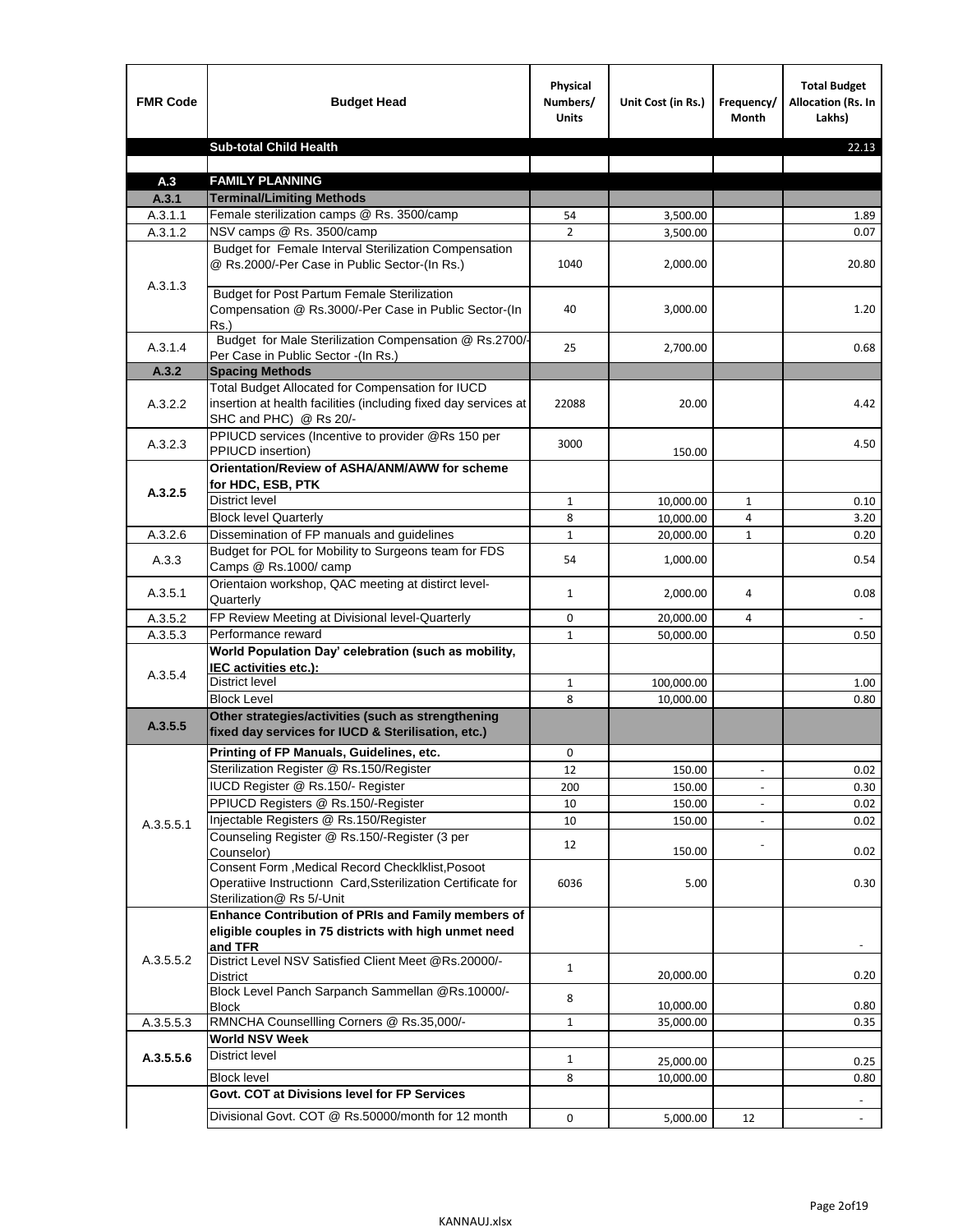| <b>FMR Code</b> | <b>Budget Head</b>                                                                                                                                                                          | Physical<br>Numbers/<br><b>Units</b> | Unit Cost (in Rs.) | Frequency/<br><b>Month</b> | <b>Total Budget</b><br>Allocation (Rs. In<br>Lakhs) |
|-----------------|---------------------------------------------------------------------------------------------------------------------------------------------------------------------------------------------|--------------------------------------|--------------------|----------------------------|-----------------------------------------------------|
| A.3.5.5.8       | Exra Incentive for Female Interval Sterilization in Public<br>Sector.-(20% of 80% ELA) @ Rs. 130 per case                                                                                   | 208                                  | 130.00             |                            | 0.27                                                |
|                 | Extra Incentive for Male Sterilization in Public Sector-<br>(40% ELA) @ Rs. 155 per case                                                                                                    | 10                                   | 155.00             |                            | 0.02                                                |
|                 | <b>Sub-total Family Planning</b>                                                                                                                                                            |                                      |                    |                            | 43.33                                               |
|                 | ADOLESCENT HEALTH / RKSK (Rashtriya Kishore                                                                                                                                                 |                                      |                    |                            |                                                     |
| A.4             | Swasthva Karvakram)                                                                                                                                                                         |                                      |                    |                            |                                                     |
| A.4.1           | <b>Facility based services</b>                                                                                                                                                              |                                      |                    |                            |                                                     |
| A.4.1.1         | Orientation meetings-HPD Districts                                                                                                                                                          | $\mathbf{1}$                         | 9000               | $\mathbf{1}$               | 0.09                                                |
|                 | Review meetings at District level-Quarterly                                                                                                                                                 | $\mathbf{1}$                         | 5000               | 4                          | 0.20                                                |
| A.4.1.2         | Establishment of new clinics at DH/Medical college level                                                                                                                                    | 0                                    | 50,000.00          |                            | $\overline{\phantom{a}}$                            |
|                 | Operating expenses for existing clinics                                                                                                                                                     | 0                                    |                    |                            |                                                     |
|                 | DH & MC level Existing AFHS clinics                                                                                                                                                         | $\mathbf{1}$                         | 600.00             | 12                         | 0.07                                                |
| A.4.1.4         | DH & MC level AFHS clinics (New)                                                                                                                                                            | 0                                    | 600.00             | 6                          |                                                     |
|                 | CHC level Existing AFHS clinics                                                                                                                                                             | 8                                    | 400.00             | 12                         | 0.38                                                |
|                 | PHC level existing AFHS clinics                                                                                                                                                             | 16                                   | 200.00             | 12                         | 0.38                                                |
| A.4.1.5         | Mobility support for AH counsellors at MC/DH level AH<br>Clinic at @ Rs 1000 per month for 06 month                                                                                         | $\mathbf{1}$                         | 1,000.00           | 6                          | 0.06                                                |
|                 | Mobility support for Exsiting AH counsellors at CHC level<br>AH Clinic at @ Rs 1000 per month for 06 month                                                                                  | 16                                   |                    | 6                          | 0.96                                                |
| A.4.5.7         | <b>WIFS Register</b>                                                                                                                                                                        | 6505                                 | 1,000.00<br>100.00 |                            | 6.51                                                |
| A.4.5.8         | <b>NIPI Register</b>                                                                                                                                                                        | 5810                                 | 100.00             |                            | 5.81                                                |
| A.4.5.9         | <b>WIFS Reporting Formats</b>                                                                                                                                                               | 81684                                | 0.50               |                            | 0.41                                                |
|                 |                                                                                                                                                                                             |                                      |                    |                            |                                                     |
|                 | <b>Sub-total Adolescent Health</b>                                                                                                                                                          |                                      |                    |                            | 14.87                                               |
| A.5             | <b>RBSK</b>                                                                                                                                                                                 |                                      |                    |                            |                                                     |
| A.5.1           | <b>Operational Cost of RBSK (Mobility support, DEIC etc)</b>                                                                                                                                |                                      |                    |                            |                                                     |
| A.5.1.2         | Prepare detailed operational plan for RBSK across<br>districts (cost of plan/convergence/monitoring<br>meetings should be kept seperately)<br>One meeting @ Rs. 500 per block for microplan | 8                                    | 500.00             |                            | 0.04                                                |
|                 | One orientation meeting for RBSK software                                                                                                                                                   | 8                                    | 90.00              |                            | 0.01                                                |
| A.5.1.3         | Mobility support for Mobile health team                                                                                                                                                     | 16                                   | 30,000.00          | 12                         | 57.60                                               |
| A.5.1.4         | Operational cost of DEIC                                                                                                                                                                    |                                      |                    |                            | $\mathbf 0$                                         |
| A.5.1.5         | New born screening- Inborn error of metabolism (please<br>give details per unit cost of screening, number of children<br>to be screened and the delivery points Add details)                |                                      |                    |                            | 0                                                   |
| A.5.1.7         | Spectacle for children                                                                                                                                                                      | 1130                                 | 275.00             |                            | 3.11                                                |
| A.5.1.10        | Monitoring Meeting at District level                                                                                                                                                        | $\mathbf{1}$                         | 5,000.00           | 3                          | 0.15                                                |
|                 |                                                                                                                                                                                             |                                      |                    |                            |                                                     |
|                 | <b>Sub-total RBSK</b>                                                                                                                                                                       |                                      |                    |                            | 60.90                                               |
| A.7             | <b>PNDT Activities</b>                                                                                                                                                                      |                                      |                    |                            |                                                     |
|                 | <b>Support to PNDT cell</b>                                                                                                                                                                 |                                      |                    |                            |                                                     |
|                 | Honorarium of Divisional Level Data Assistant @ Rs.<br>18743 per month for 12 months                                                                                                        | 0                                    | 18,743.00          | 12                         |                                                     |
| A.7.1           | Honorarium of District Level Data Assistant @<br>Rs.<br>11025 per month for 12 months                                                                                                       | $\mathbf{1}$                         | 11,025.00          | 12                         | 1.32                                                |
|                 | Contingency at Divisional level for PCPNDT Cell                                                                                                                                             | 0                                    | 10,000.00          | $\mathbf{1}$               | $\overline{\phantom{a}}$                            |
|                 | Contingency at District level for PCPNDT Cell                                                                                                                                               | $\mathbf{1}$                         | 5,000.00           | $\mathbf{1}$               | 0.05                                                |
| A.7.2.2         | Visit of Divisional level Inspection Committee (Including<br>TA/DA)                                                                                                                         | 0                                    | 10,000.00          | $\mathbf{1}$               |                                                     |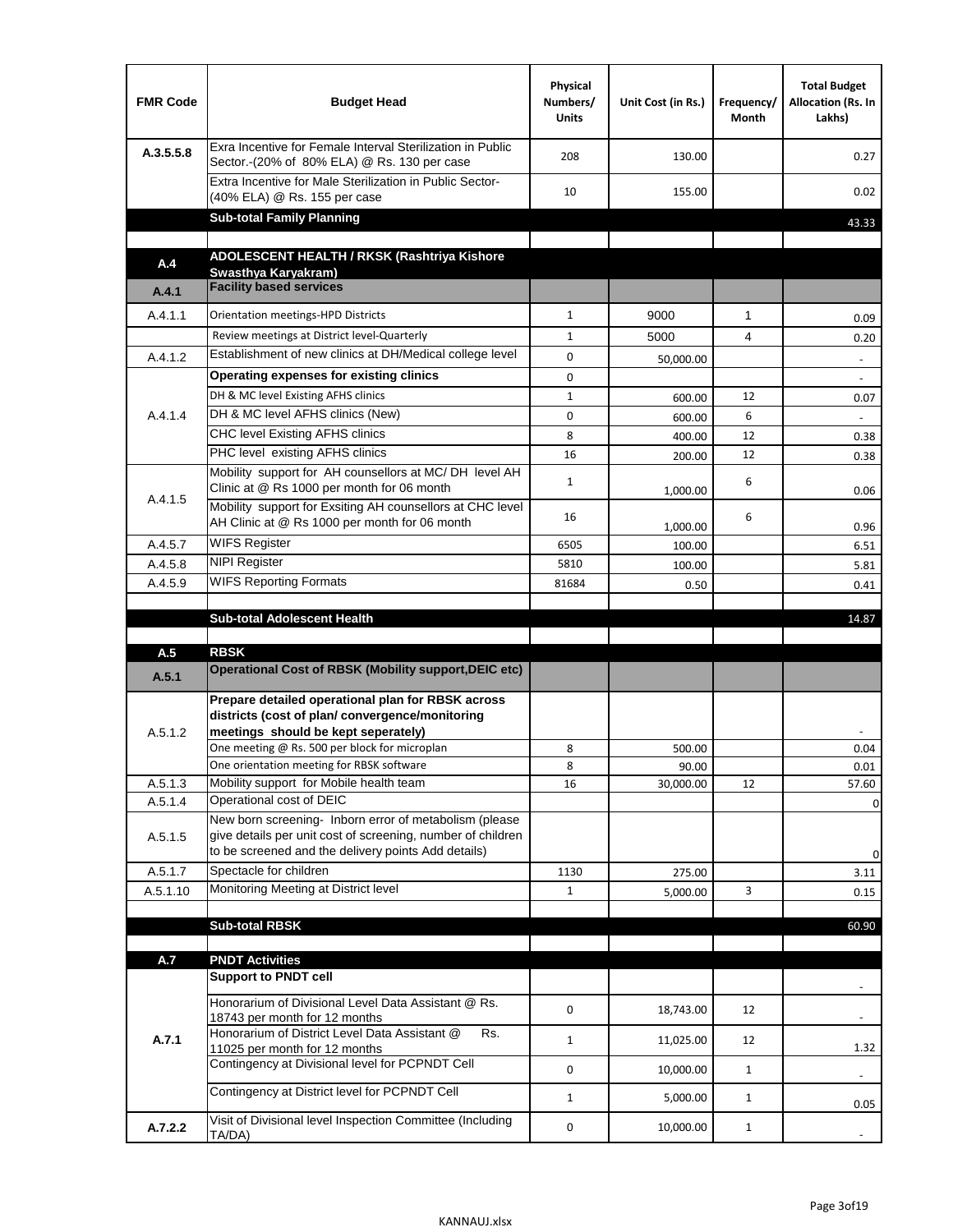| <b>FMR Code</b>      | <b>Budget Head</b>                                                                                                                              | Physical<br>Numbers/<br><b>Units</b> | Unit Cost (in Rs.)     | Frequency/<br><b>Month</b> | <b>Total Budget</b><br><b>Allocation (Rs. In</b><br>Lakhs) |
|----------------------|-------------------------------------------------------------------------------------------------------------------------------------------------|--------------------------------------|------------------------|----------------------------|------------------------------------------------------------|
| A.7.2.5              | Orientation of Member of District advisory Committee at<br><b>Divisional Level</b>                                                              | $\Omega$                             | 200,000.00             | $\mathbf{1}$               | $\overline{\phantom{m}}$                                   |
| A.7.2.9              | Capacity building of DGCS, CJM, District officers, Nodal<br>Officers, Ultrasound Owners, ASHA and AWWs<br>workshop at Districts and Block level |                                      |                        |                            |                                                            |
|                      | <b>District level</b>                                                                                                                           | $\mathbf{1}$                         | 10,000.00              | $\mathbf{1}$               | 0.10                                                       |
|                      | <b>Block level</b>                                                                                                                              | 8                                    | 5,000.00               | $\mathbf{1}$               | 0.40                                                       |
|                      | <b>Sub-total PNDT activities</b>                                                                                                                |                                      |                        |                            | 1.87                                                       |
|                      |                                                                                                                                                 |                                      |                        |                            |                                                            |
| A.8                  | <b>Human Resources</b>                                                                                                                          |                                      |                        |                            |                                                            |
| A.8.1                | <b>Contractual Staff &amp; Services</b>                                                                                                         |                                      |                        |                            |                                                            |
| A.8.1.1<br>A.8.1.1.1 | <b>ANMs, Supervisory Nurses, LHVs</b><br><b>ANMs</b>                                                                                            |                                      |                        |                            |                                                            |
|                      | Honorarium of ANMs (New)                                                                                                                        | 0                                    |                        | 6                          | $\overline{\phantom{a}}$                                   |
| A.8.1.1.1.a          | Honorarium of ANMs (Existing)                                                                                                                   | $\overline{2}$                       | 11,550.00              | 12                         |                                                            |
|                      | Honorarium of ANMs (New)                                                                                                                        | $\mathbf 0$                          | 11,550.00<br>11,550.00 | 6                          | 2.77                                                       |
| A.8.1.1.1.f          | Honorarium of ANMs (Existing)                                                                                                                   | 43                                   | 11,550.00              | 12                         | 59.60                                                      |
| A.8.1.1.2            | <b>Staff Nurses</b>                                                                                                                             |                                      |                        |                            |                                                            |
| A.8.1.1.2.a          | <b>DH</b>                                                                                                                                       |                                      |                        |                            | $\blacksquare$                                             |
|                      | Honorarium of SNs (New)                                                                                                                         | 0                                    | 19,060.00              | 6                          |                                                            |
| A.8.1.1.2.b          | Honorarium of SNs (Existing)                                                                                                                    | 32                                   | 19,060.00              | 12                         | 73.19                                                      |
|                      | <b>Staff Nurse-NRC</b>                                                                                                                          |                                      |                        |                            | $\overline{\phantom{a}}$                                   |
|                      | Old, SNs @19060/Month for 12 months                                                                                                             | 4                                    | 19,060.00              | 12                         | 9.15                                                       |
|                      | New, SNs @18150 per Month                                                                                                                       | 0                                    | 18,150.00              | 6                          |                                                            |
|                      | <b>Staff Nurse-SNCU</b>                                                                                                                         |                                      |                        |                            |                                                            |
| A.8.1.1.2.f          | Exiting Staff Nurse Honorarium @ Rs.19060/- p.m. for 12<br>months                                                                               | $\Omega$                             | 19,060.00              | 12                         | -                                                          |
|                      | New Staff Nurse Honorarium @ Rs.18150/- p.m. for 6 months                                                                                       | 8                                    | 18,150.00              | 6                          | 8.71                                                       |
|                      | <b>Staff Nurse-NBSU</b>                                                                                                                         |                                      |                        |                            |                                                            |
|                      | Staff Nurse Honorarium @ Rs.18150/- p.m. (For 6 Months)                                                                                         | 3                                    | 18,150.00              | 12                         | 6.53                                                       |
|                      | Human Resource Pediatric Intencive Care unit (PICU)                                                                                             |                                      |                        |                            |                                                            |
| A.8.1.1.2.g          | Staff Nurses Honorarium @ Rs. 18,150 per months for 12<br>months                                                                                | 0                                    | 18,150.00              | 12                         |                                                            |
| A.8.1.2.1            | <b>Laboratory Technicians</b>                                                                                                                   |                                      |                        |                            |                                                            |
| A.8.1.2.1.a          | Honorarium of Laboratory Technician                                                                                                             |                                      |                        |                            | 6.93                                                       |
| A.8.1.3              | <b>Specialists</b>                                                                                                                              |                                      |                        |                            |                                                            |
| A.8.1.3.1.b          | Honorarium of Contractual Gynaecologists/Surgeons                                                                                               | $\mathbf 0$                          | 80,000.00              | 12                         |                                                            |
| A.8.1.3.3            | Anesthetists                                                                                                                                    |                                      |                        |                            |                                                            |
| A.8.1.3.3.b          | Honorarium of Contractual Anesthetists                                                                                                          | 0                                    | 80,000.00              | 12                         |                                                            |
| A.8.1.3.5            | Specialists for CH (Pediatrician etc) in SNCU, NBSU, NRC                                                                                        |                                      |                        |                            |                                                            |
|                      | Existing @ 78650/month for 12 Months                                                                                                            | 0                                    | 78,650.00              | 12                         | $\blacksquare$                                             |
| A.8.1.3.5.d          | New Peadiatrician Honorarium @ Rs.71500/- p.m. for 6<br>months                                                                                  | 3                                    | 71,500.00              | 6                          | 12.87                                                      |
| A.8.1.3.7            | Dental surgeons and dentists                                                                                                                    |                                      |                        |                            |                                                            |
| A.8.1.3.7.a          | Honorarium of Dental Surgen                                                                                                                     |                                      |                        |                            | 5.03                                                       |
| A.8.1.5              | <b>Medical Officers</b>                                                                                                                         |                                      |                        |                            |                                                            |
| A.8.1.5.2            | Honorarium of Medical Officers (New)                                                                                                            | $\mathbf{1}$                         | 41,580.00              | $\overline{2}$             | 0.83                                                       |
|                      | Honorarium of Medical Officers (Existing)                                                                                                       | 0                                    | 41,580.00              | 12                         |                                                            |
|                      | MOs for SNCU/ NBSU/NRC etc                                                                                                                      |                                      |                        |                            |                                                            |
| A.8.1.5.6            | Old, MO @41580 per Month                                                                                                                        | $\mathbf{1}$                         | 41,580.00              | 12                         | 4.99                                                       |
|                      | New, Mo@39600 Per Month                                                                                                                         | 0                                    | 39,600.00              | 6                          | $\blacksquare$                                             |
|                      | Human Resource Pediatric Intencive Care unit (PICU)                                                                                             |                                      |                        |                            | $\frac{1}{2}$                                              |
|                      | Existing, MO Honorarium @ Rs/41580/ Month for 12 Months                                                                                         | $\mathbf 0$                          | 41,580.00              | 12                         |                                                            |
| A.8.1.5.7            | New, MO Honorarium @ Rs. 39600 / Month for 6 Months                                                                                             | 0                                    | 39,600.00              | 6                          |                                                            |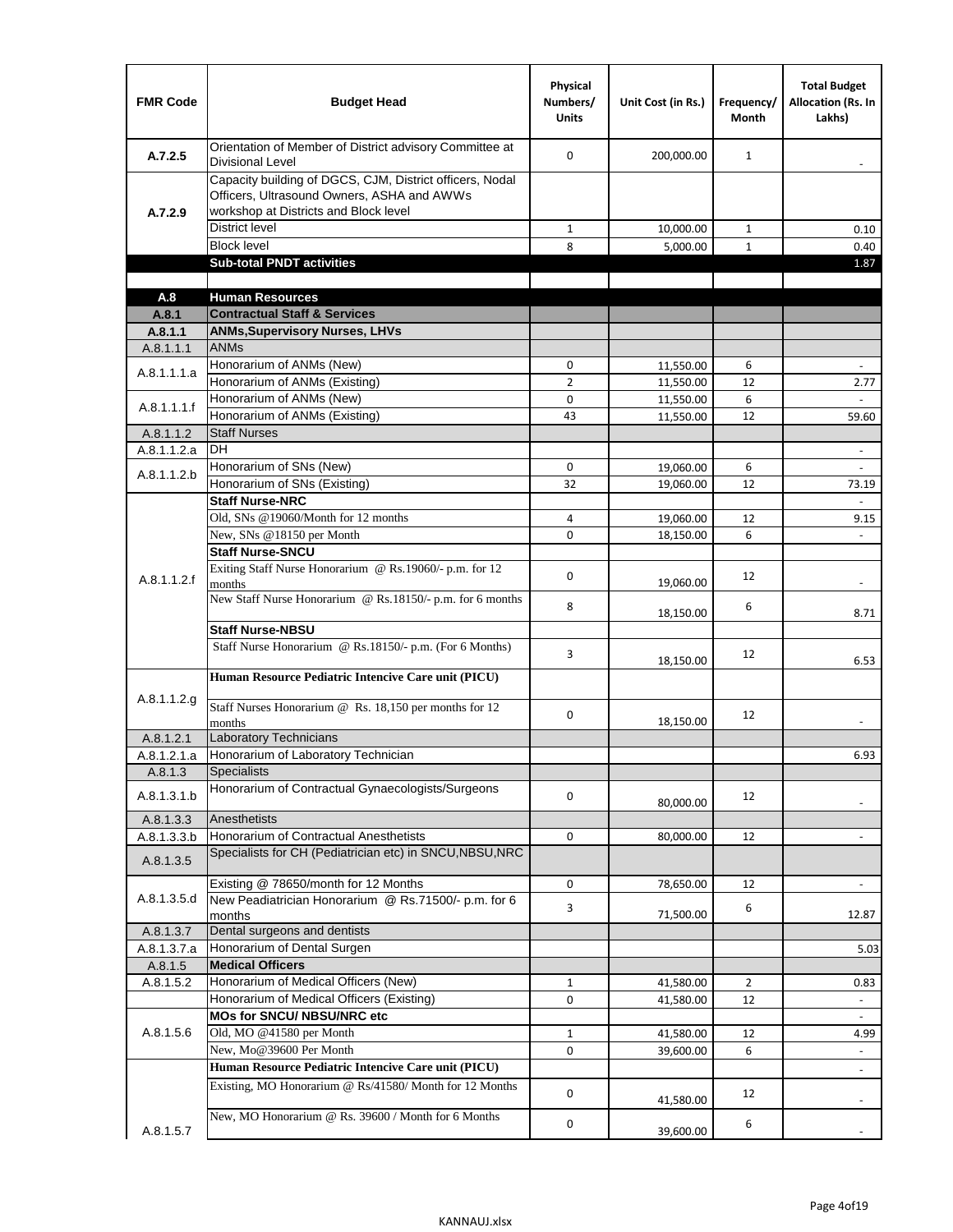| <b>FMR Code</b> | <b>Budget Head</b>                                                                    | Physical<br>Numbers/<br><b>Units</b> | Unit Cost (in Rs.)     | Frequency/<br>Month | <b>Total Budget</b><br>Allocation (Rs. In<br>Lakhs) |
|-----------------|---------------------------------------------------------------------------------------|--------------------------------------|------------------------|---------------------|-----------------------------------------------------|
|                 | Medical Officer/Training Coordinator, Honorarium at                                   |                                      |                        |                     |                                                     |
|                 | <b>Medical College</b><br>Old, Trg. Coord. @41580/month for 12 Month                  | $\mathbf 0$                          | 41,580.00              | 12                  |                                                     |
|                 | New, Trg. Coord.@39600/month for 6 Month                                              | $\Omega$                             | 39,600.00              | 6                   |                                                     |
| A.8.1.7.2       | Honorarium of X-Ray Technician for 12 months                                          |                                      |                        |                     |                                                     |
| A.8.1.7.4       | RBSK teams (Exclusive mobile health team & DEIC<br>Staff)                             |                                      |                        |                     |                                                     |
|                 | <b>MOs- AYUSH/MBBS</b>                                                                |                                      |                        |                     |                                                     |
|                 | <b>Honoraria Existing MBBS</b>                                                        | $\mathbf{1}$                         | 41,675.00              | 12                  | 5.00                                                |
|                 | Honoraria New MBBS                                                                    | $\overline{2}$                       | 37,800.00              | 6                   | 4.54                                                |
| A.8.1.7.4.1     | Honoraria - BDS                                                                       | 4                                    | 40,516.00              | 12                  | 19.45                                               |
|                 | Honoraria - AYUSH (Existing)                                                          | 21                                   | 27,783.00              | 12                  | 70.01                                               |
|                 | Honoraria - AYUSH recruited upto March 16                                             | 4                                    | 26,460.00              | 12                  | 12.70                                               |
|                 | Honoraria - AYUSH New                                                                 | 0                                    | 25,200.00              | 6                   | $\overline{\phantom{a}}$                            |
|                 | <b>Staff Nurse</b>                                                                    | $\Omega$                             |                        |                     |                                                     |
|                 | Honoraria - Staff Nurse                                                               | 14                                   | 19,100.00              | 12                  | 32.09                                               |
| A.8.1.7.4.2     | <b>ANM</b><br>Honoraria - ANMs (Existing)                                             | $\mathbf 0$                          |                        |                     | ÷,                                                  |
|                 | Honoraria - ANM (Recruited upto March 16)                                             | $\overline{2}$                       | 11,576.00<br>11,025.00 | 12<br>12            | 2.65                                                |
|                 | Honoraria - ANM (New)                                                                 | $\mathbf 0$                          | 10,500.00              | 6                   |                                                     |
|                 | Paramedical                                                                           | $\mathbf 0$                          |                        |                     | $\blacksquare$                                      |
|                 | Honoraria - Paramedical                                                               | 15                                   | 13,753.00              | 12                  | 24.76                                               |
|                 | <b>Pharmacists</b>                                                                    | $\mathbf 0$                          |                        |                     |                                                     |
| A.8.1.7.4.3     | Honoraria - Pharmacist (Existing)                                                     | $\mathbf 0$                          | 14,884.00              | 12                  | $\overline{\phantom{a}}$                            |
|                 | Honoraria - Pharmacist (Recruited upto March 16)                                      | $\mathbf{1}$                         | 14,175.00              | 12                  | 1.70                                                |
|                 | Honoraria - Pharmacist (New)                                                          | $\mathbf 0$                          | 13,500.00              | 6                   | ÷,                                                  |
|                 | Sub Total RBSK mobile teams                                                           | $\Omega$                             |                        |                     | $\overline{\phantom{a}}$                            |
| A.8.1.7.5       | <b>Others</b>                                                                         |                                      |                        |                     |                                                     |
| A.8.1.7.5.1     | Honorarium of RMNCH/FP Counselors @ Rs.10760/- for                                    | 4                                    | 10,760.00              | 12                  | 5.16                                                |
|                 | 12 months                                                                             |                                      |                        |                     |                                                     |
|                 | <b>Adolescent Health counselors</b>                                                   |                                      |                        |                     | $\sim$                                              |
|                 | AH counselors at DH level (1st & 2nd phase)                                           | 0                                    | 13,891.00              | 12                  |                                                     |
| A.8.1.7.5.2     | AH counselors DH level of 3nd phase<br>AH counselors at DH/MC level (New)             | $\mathbf{1}$<br>$\mathbf 0$          | 13,230.00              | 12<br>12            | 1.59                                                |
|                 | AH counsellors at CHC level                                                           | 16                                   | 12,600.00<br>13,230.00 | 6                   | 12.70                                               |
|                 | <b>Nutriionist</b>                                                                    | $\mathbf 0$                          |                        |                     | $\blacksquare$                                      |
| A.8.1.7.5.4     | Old, Nutrist. @17325 per Month for 12 months                                          | $\mathbf{1}$                         | 17,325.00              | 12                  | 2.08                                                |
|                 | New, Nutrist. $@16500$ per Month for 6 months                                         | 0                                    | 16,500.00              | 6                   | $\overline{\phantom{a}}$                            |
|                 | <b>HR for Cold Chain</b>                                                              | 0                                    |                        |                     |                                                     |
|                 | Hononarium of Cold Chain Handlers at Division level                                   | 0                                    | 11,430.00              | 12                  |                                                     |
|                 | Hononarium of Cold Chain Handlers at District level                                   | $\mathbf{1}$                         | 11,430.00              | 12                  | 1.37                                                |
|                 | Hononarium of Technician (Refeigator Machenic) at                                     | 0                                    | 19,060.00              | 12                  |                                                     |
|                 | <b>Division level</b>                                                                 |                                      |                        |                     | $\overline{\phantom{a}}$                            |
| A.8.1.7.7       | Technician (Refeigator Machenic) at District level                                    | 0                                    | 19,060.00              | 12                  | $\blacksquare$                                      |
|                 | Honararium of Vaccince Strore Keeper at Division level                                | 0                                    | 25,410.00              | 12                  | $\overline{\phantom{a}}$                            |
|                 | Honararium of Vaccince Van Driver at Division level                                   | 0                                    | 19,060.00              | 12                  | $\overline{\phantom{a}}$                            |
|                 | HR for Blood Bank Storage/Unit                                                        |                                      |                        |                     |                                                     |
|                 | Man Power Support at 89 Blood Banks                                                   |                                      |                        |                     | 37.70                                               |
|                 | Man Power Support at 118 Blood Storage Centre                                         |                                      |                        |                     | 0.00                                                |
|                 | Manpower support of 18 BCTV                                                           |                                      |                        |                     | 0.00                                                |
| A.8.1.7.8       | Staff for Training Institutes/ SIHFW/ Nursing Training                                |                                      |                        |                     | 0                                                   |
|                 | Incentive/ Awards etc. to SN, ANMs etc.                                               |                                      |                        |                     | $\blacksquare$                                      |
|                 | SBA Trained ANMs at L1 SCs from 6th delivery every month                              | 50                                   | 300.00                 |                     | 0.15                                                |
|                 | SBA Trained ANMs/SNs at APHCs/PHCs starting from 16th<br>Delivery every month         | 40                                   | 300.00                 |                     | 0.12                                                |
| A.8.1.8         | SBA Trained ANMs/SNs at Non FRU CHCs/BPHCs starting from<br>51st Delivery every month | 500                                  | 300.00                 |                     | 1.50                                                |
|                 |                                                                                       |                                      |                        |                     |                                                     |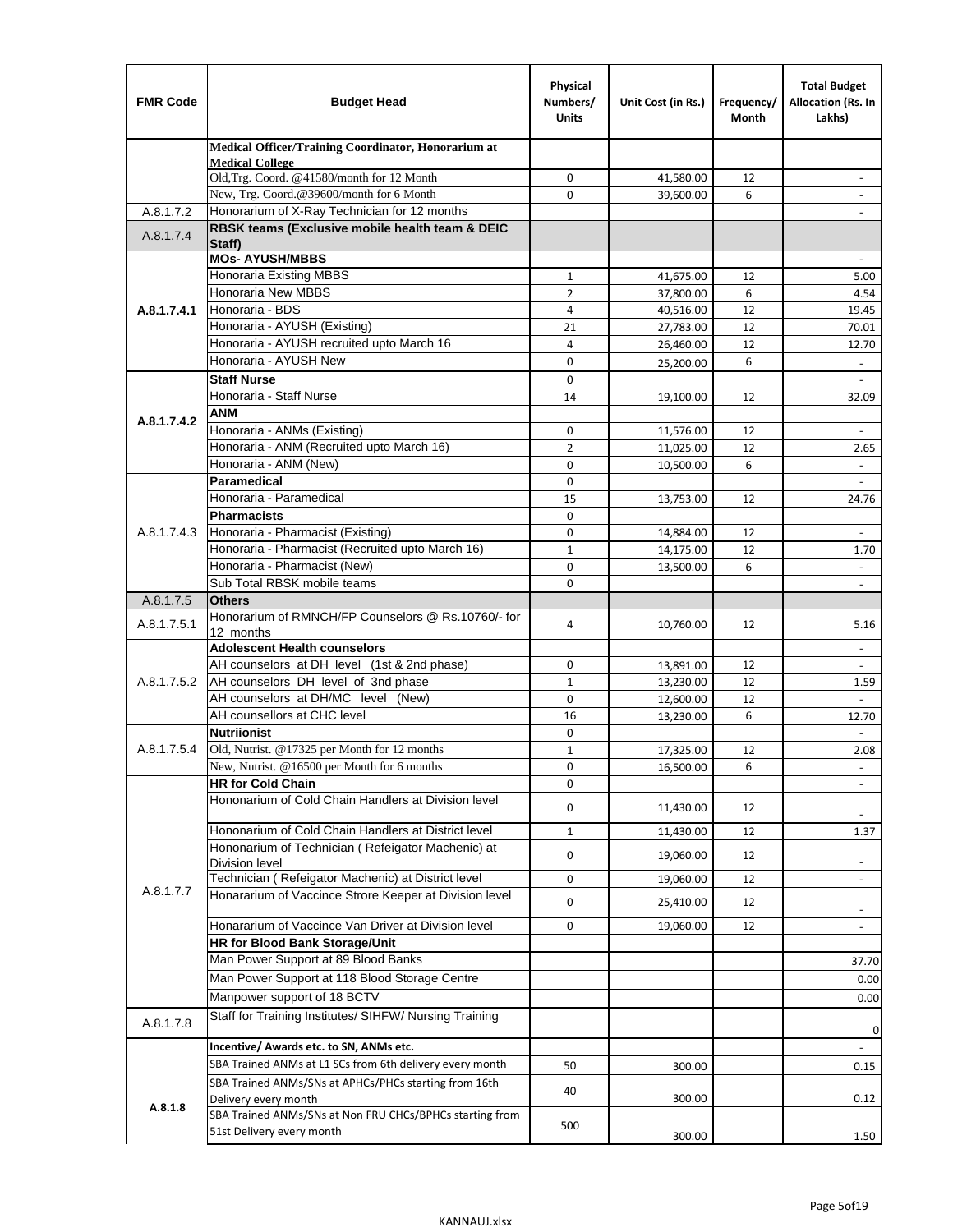| <b>FMR Code</b>  | <b>Budget Head</b>                                                                                      | Physical<br>Numbers/<br><b>Units</b> | Unit Cost (in Rs.) | Frequency/<br>Month | <b>Total Budget</b><br>Allocation (Rs. In<br>Lakhs) |
|------------------|---------------------------------------------------------------------------------------------------------|--------------------------------------|--------------------|---------------------|-----------------------------------------------------|
|                  | Incentives for EMOC teams at below District level starting from<br>6th CS every month @Rs 3000/CS       | 20                                   | 3,000.00           |                     | 0.60                                                |
| A.8.1.9          | Honorarium of Data Entry Operator at DH                                                                 |                                      |                    |                     | 0.92                                                |
| A.8.1.10         | <b>Other Incentives Schemes (PI.Specify)</b>                                                            |                                      |                    |                     |                                                     |
| A.8.1.10.1       | Fixed difficult area Incentive                                                                          | $\mathbf 0$                          |                    |                     |                                                     |
| A.8.1.10.2       | FRU Operationalization for Gynae & anaesthetist<br>specialist on call from govt sector for NHPDs & HPDs | 40                                   | 3,000.00           |                     | 1.20                                                |
| A.8.1.10.3       | FRU Operationalization Gynaecologists specialist on call<br>for NHPDs & HPDs                            | 20                                   | 4,500.00           |                     | 0.90                                                |
| A.8.1.10.4       | FRU Operationalization anaesthetist specialist on call for<br><b>NHPDs &amp; HPDs</b>                   | 40                                   | 3,000.00           |                     | 1.20                                                |
| A.8.1.10.5       | Performance based Incentives to RMNCH+A Counsellors<br>in Family Planning @ Rs.50/ client               | 250                                  | 50.00              |                     | 0.13                                                |
| A.8.1.11         | <b>Support Staff for Health Facilities</b>                                                              |                                      |                    |                     |                                                     |
|                  | <b>HR-NRC</b>                                                                                           |                                      |                    |                     | $\overline{\phantom{m}}$                            |
|                  | Cook                                                                                                    |                                      |                    |                     |                                                     |
|                  | Old, Cook @7500 per Month for 12 months                                                                 | $\mathbf{1}$                         | 7,500.00           | 12                  | 0.90                                                |
|                  | New, Cook @7500 per Month for 6 months                                                                  | 0                                    | 7,500.00           | 6                   | $\Box$                                              |
|                  | <b>Care Taker</b><br>Old, Caretaker @6400 per Month for 12 months                                       | $\mathbf{1}$                         | 6,400.00           | 12                  |                                                     |
|                  | New, Caretaker @6400 per Month for 6 months                                                             | 0                                    | 6,400.00           | 6                   | 0.77<br>÷,                                          |
|                  | <b>Cleaner</b>                                                                                          |                                      |                    |                     |                                                     |
|                  | Old, Cleaner @6400 per Month for 12 months                                                              | 0                                    | 6,400.00           | 12                  |                                                     |
|                  | New, Cleaner @6400 per Month for 6 months                                                               | $\mathbf{1}$                         | 6,400.00           | 6                   | 0.38                                                |
|                  | <b>HR-SNCU</b>                                                                                          |                                      |                    |                     |                                                     |
| A.8.1.11.f       | Cleaner/ Ward Ayah/Security Guard                                                                       |                                      |                    |                     |                                                     |
|                  | Existing CL/WA Honorarium @ Rs. 6400/monty for 12<br>months                                             | $\mathbf 0$                          | 6,400.00           | 12                  |                                                     |
|                  | New CL/WA/SG Honorarium @ Rs. 6400/month for 6<br>month                                                 | 9                                    | 6,400.00           | 6                   | 3.46                                                |
|                  | <b>Data Entry Oprator</b>                                                                               |                                      |                    |                     |                                                     |
|                  | old DEO Honorarium @ Rs.12000/- p.m. for 12 months<br>New DEO Honorarium @ Rs.12000/- p.m. for 6 months | $\mathbf 0$                          | 12,000.00          | 12                  |                                                     |
|                  |                                                                                                         | $\mathbf{1}$                         | 12,000.00          | 6                   | 0.72                                                |
|                  | Human Resource Pediatric Intencive Care unit (PICU)                                                     |                                      |                    |                     |                                                     |
|                  | Ward Aaya/Sweeper Honorarium @ Rs. 6400/Month for 6                                                     |                                      |                    |                     |                                                     |
|                  | months                                                                                                  | $\mathbf 0$                          | 6,400.00           | 6                   |                                                     |
|                  | Sub-total HR                                                                                            |                                      |                    |                     | 437.04                                              |
|                  |                                                                                                         |                                      |                    |                     |                                                     |
| A.9              | <b>TRAINING</b><br>Skill lab                                                                            |                                      |                    |                     |                                                     |
| A.9.1<br>A.9.1.3 | Training Motivation and follow up visit                                                                 |                                      |                    |                     | 0                                                   |
| A.9.3            | <b>Maternal Health Training</b>                                                                         |                                      |                    |                     |                                                     |
| A.9.3.1.4        | Training of ANMs / LHVs in SBA                                                                          |                                      |                    |                     | 7.60                                                |
| A.9.3.7          | Other maternal health training (please specify)                                                         |                                      |                    |                     |                                                     |
| A.9.3.7.1        | MDR training of District and Block level officials                                                      | $\overline{2}$                       | 22,950.00          |                     | 0.46                                                |
| A.9.3.7.5        | ANM Training on new ANC guidelines and HRPs                                                             |                                      |                    |                     |                                                     |
|                  | District level                                                                                          | $\overline{2}$                       | 29,300.00          |                     | 0.59                                                |
|                  | <b>Block Level</b>                                                                                      | 8                                    | 31,050.00          |                     | 2.48                                                |
| A.9.10           | <b>Training (Nursing)</b>                                                                               |                                      |                    |                     | $\blacksquare$                                      |
| A.9.10.1         | Strengthening of Existing Training Institutions/Nursing School<br>excluding infrastructure and HR.      | 0                                    | 4,300,000.00       |                     |                                                     |
| A.9.10.2         | New Training Institutions/School                                                                        | $\mathbf{1}$                         | 152,000.00         |                     | 1.52                                                |
|                  | <b>National Dewarming Day</b>                                                                           |                                      |                    |                     |                                                     |
| A.9.11.3         | Orientaion meeting-District level                                                                       | $\mathbf 1$                          | 5000               | $\overline{2}$      | 0.10                                                |
|                  | Orientaion meeting-Block level                                                                          | 8                                    | 7500               | $\overline{2}$      | 1.20                                                |
| A.9.12           | <b>RBSK training</b>                                                                                    |                                      |                    |                     |                                                     |
| A.9.12.1         | RBSK Training -Training of Mobile health team -<br>technical and managerial (5 days)                    |                                      |                    |                     | 0                                                   |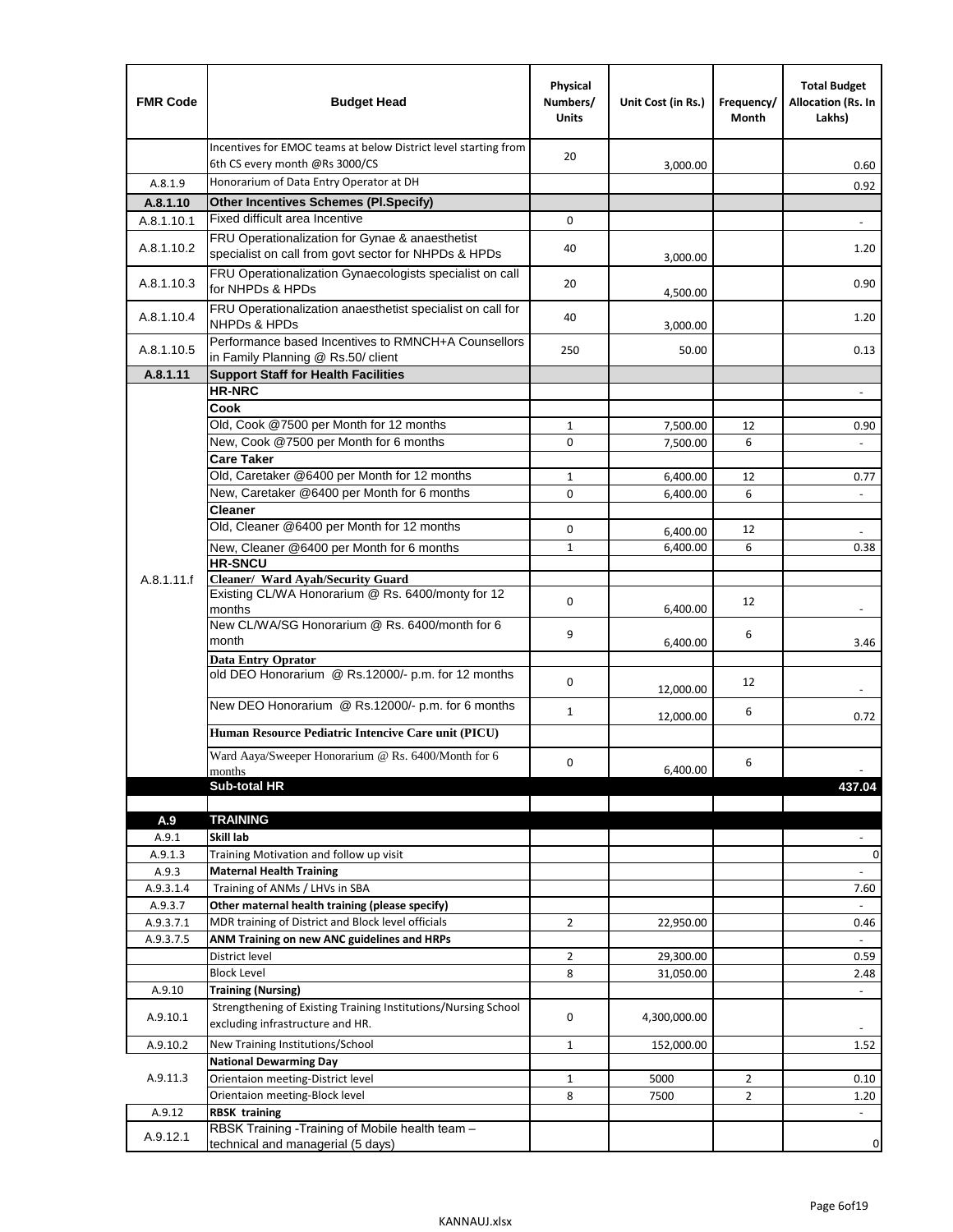| <b>FMR Code</b>       | <b>Budget Head</b>                                                                           | Physical<br>Numbers/<br><b>Units</b> | Unit Cost (in Rs.) | Frequency/<br><b>Month</b> | <b>Total Budget</b><br>Allocation (Rs. In<br>Lakhs) |
|-----------------------|----------------------------------------------------------------------------------------------|--------------------------------------|--------------------|----------------------------|-----------------------------------------------------|
|                       | <b>Sub-total Training</b>                                                                    |                                      |                    |                            | 13.95                                               |
|                       |                                                                                              |                                      |                    |                            |                                                     |
| A.10                  | <b>PROGRAMME MANAGEMENT</b>                                                                  |                                      |                    |                            |                                                     |
| A.10.2                | Contractual Staff for DPMSU recruited and in position                                        |                                      |                    |                            |                                                     |
| A.10.2.1              | District Programme Manager                                                                   | $\mathbf{1}$                         | 39,690.00          | 12                         | 4.76                                                |
| A.10.2.2              | District Accounts Manager                                                                    | 1                                    | 32,303.00          | 12                         | 3.88                                                |
| A.10.2.3              | District Data Manager                                                                        | $\mathbf{1}$                         | 22,050.00          | 12                         | 2.65                                                |
| A.10.2.4              | Consultants/ Programme Officers (Kindly Specify)                                             | $\mathbf 0$                          |                    |                            |                                                     |
|                       | Honorarium of RKSK Coordinator                                                               | $\mathbf{1}$                         | 25,000.00          | 9                          | 2.25                                                |
| A.10.2.5              | Accountants                                                                                  | 0                                    |                    |                            |                                                     |
| A.10.2.6              | Data Entry Operators                                                                         | 0                                    |                    |                            | $\overline{\phantom{a}}$                            |
| A.10.2.7              | Support Staff (Kindly Specify)                                                               | $\mathbf{1}$                         | 8,269.00           | 12                         | 0.99                                                |
| A.10.2.8.1            | Operational Cost for DPMU unit                                                               | $\mathbf{1}$                         | 89,250.00          | 12                         | 10.71                                               |
| A.10.2.8.5            | <b>DEIC Managers</b>                                                                         | $\mathbf 0$                          | 33,000.00          | 10                         |                                                     |
| A.10.3                | <b>Strengthening of Block PMU</b>                                                            |                                      |                    |                            |                                                     |
| A.10.3.1              | <b>Block Programme Manager</b>                                                               |                                      |                    |                            |                                                     |
| A.10.3.2              | <b>Block Accounts Manager</b>                                                                |                                      | 12,128.00          | 12                         | 11.64                                               |
| A.10.3.7.1            | Operational Cost for BPMU unit<br><b>Concurrent Audit system</b>                             | 8                                    | 15,000.00          | 12                         | 14.40                                               |
| A.10.6                | Monthly Concurrent Audit                                                                     | $\mathbf{1}$                         | 4,500.00           | 12                         | 0.54                                                |
|                       | <b>Block Spesific Work</b>                                                                   | 8                                    | 500.00             | 12                         | 0.48                                                |
| A.10.7                | <b>Mobility Support, Field Visits</b>                                                        |                                      |                    |                            |                                                     |
| A.10.7.2              | <b>DPMU/District</b>                                                                         | 2                                    | 30,000.00          | 12                         | 7.20                                                |
| A.10.7.3              | <b>BPMU/Block</b>                                                                            | 8                                    | 30,000.00          | 12                         | 28.80                                               |
| A.10.8.1              | Vehicles for Divisional / AD office                                                          | 0                                    | 30,000.00          | 12                         |                                                     |
|                       |                                                                                              |                                      |                    |                            |                                                     |
|                       | <b>Sub-total Programme Management</b>                                                        |                                      |                    |                            | 88.30                                               |
|                       | Total of RMNCH+A                                                                             |                                      |                    |                            | 1,456.91                                            |
|                       |                                                                                              |                                      |                    |                            |                                                     |
| в                     | Additionalities under NRHM (Mission Flexible Pool)                                           |                                      |                    |                            |                                                     |
|                       |                                                                                              |                                      |                    |                            |                                                     |
| <b>B1</b><br>B1.1.1.3 | <b>ASHA</b><br><b>Supplementary training for ASHAs</b>                                       |                                      |                    |                            |                                                     |
|                       | TOT of ASHA Trainer- I round (at RHFWTC)                                                     |                                      |                    |                            |                                                     |
| B1.1.1.3.1            | Batch cost+Equipment+Module+ Monitoring Visit                                                |                                      |                    |                            |                                                     |
| B1.1.1.3.2            | TOT of ASHA Trainers -II Round (at RHFWTC)                                                   |                                      |                    |                            |                                                     |
| B1.1.1.4              | Post training support and supervision                                                        |                                      |                    |                            | $\sim$                                              |
|                       | Supervision costs by ASHA facilitators<br>(12 months)                                        |                                      |                    |                            | 45.00                                               |
| B1.1.1.4.1            | Supervision costs by ASHA facilitators<br>(6 months)                                         |                                      |                    |                            |                                                     |
|                       |                                                                                              |                                      |                    |                            |                                                     |
| B1.1.1.4.2            | Monthly review Meeting of ASHA Sangini with BCPM                                             |                                      |                    |                            | 1.35                                                |
| B <sub>1.1.3</sub>    | Performance Incentive/Other Incentive to ASHAs (if                                           |                                      |                    |                            |                                                     |
| B1.1.3.1              | any)<br><b>ASHA incentives under Maternal Health</b>                                         |                                      |                    |                            |                                                     |
| B1.1.3.1.2            | Maternal Death Audit Information                                                             | 115                                  | 200.00             |                            | 0.23                                                |
| B1.1.3.2              | Incentive to ASHA under Child Health                                                         |                                      |                    |                            | ÷.                                                  |
| B1.1.3.2.1            | Incentive for Home Based Newborn Care programme                                              | 40122                                | 250.00             |                            | 100.31                                              |
| B1.1.3.2.4            | Incentive for referral of SAM cases to NRC @ Rs.50/Case                                      | 240                                  | 50.00              |                            | 0.12                                                |
| B1.1.3.2.5            | Incentive for follow up of discharge of SAM children from<br>NRCs @ Rs. 100/ for 4 Follow up | 240                                  | 100.00             |                            | 0.24                                                |
| B1.1.3.3              | ASHA Incentives under family planning (ESB/ PPIUCD/<br>Others)                               |                                      |                    |                            |                                                     |
| B1.1.3.3.1            | ASHA PPIUCD incentive for accompanying the client for<br>PPIUCD insertion                    | 3000                                 | 150.00             |                            | 4.50                                                |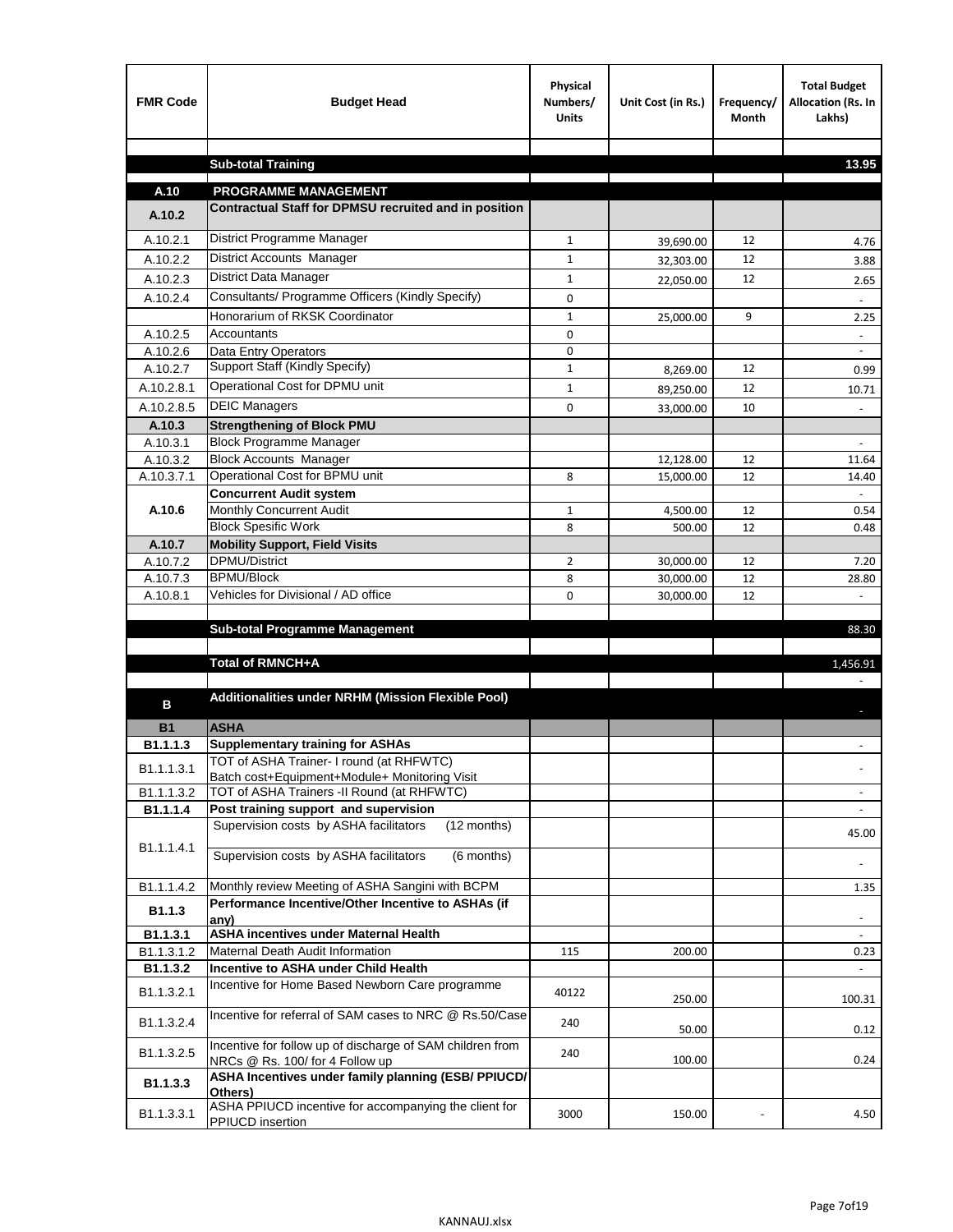| <b>FMR Code</b>            | <b>Budget Head</b>                                                                                                                                                    | Physical<br>Numbers/<br><b>Units</b> | Unit Cost (in Rs.) | Frequency/<br>Month | <b>Total Budget</b><br><b>Allocation (Rs. In</b><br>Lakhs) |
|----------------------------|-----------------------------------------------------------------------------------------------------------------------------------------------------------------------|--------------------------------------|--------------------|---------------------|------------------------------------------------------------|
|                            | ASHA incentive under ESB scheme for promoting<br>spacing of births @ 500/- per ASHA/client                                                                            | 408                                  | 500.00             |                     | 2.04                                                       |
| B <sub>1.1</sub> , 3, 3, 2 | Spacing for 2 years after marriage @ 500/- per<br>ASHA/client                                                                                                         | 422                                  | 500.00             |                     | 2.11                                                       |
| B1.1.3.3.3                 | ASHA Incentive under ESB scheme for promoting<br>adoption of limiting method upto two children @ Rs. 1000<br>per client                                               | 162                                  | 1,000.00           |                     | 1.62                                                       |
| B1.1.3.6                   | <b>ASHA Incentives (other)</b>                                                                                                                                        |                                      |                    |                     |                                                            |
| B <sub>1.1</sub> , 3, 5, 3 | ASHA incentive for NDD for 2 round                                                                                                                                    | 1492                                 | 100.00             | $\overline{2}$      | 2.98                                                       |
| B <sub>1.1</sub> .3.6.1    | Amount to be released for 12 months for Routine<br>activities (4 month incentive for ASHAs those are yet to<br>be placed)                                             |                                      |                    |                     | 165.28                                                     |
| B1.1.3.6.4                 | Incentive to ASHA Facilitator (12 Months)                                                                                                                             |                                      |                    |                     | 2.70                                                       |
| B <sub>1.1</sub> .3.6.5    | Reimbursement of travel expenses for accompanying a<br>woman to facility for surgical abortion (MVA/EVA) @<br>Rs.150/-per case                                        | 20                                   | 150.00             |                     | 0.03                                                       |
| B <sub>1.1</sub> .3.6.6    | Reimbursement of travel expenses for accompanying a<br>woman to facility for medical abortion (MMA) @ Rs.225/-<br>per case                                            | 20                                   | 225.00             |                     | 0.05                                                       |
| B1.1.3.6.9                 | ASHA Torch (NO. of ASHA +AF) @ Rs. 262.20                                                                                                                             |                                      |                    |                     | 4.11                                                       |
| B1.1.3.7                   | Other (support provisions to ASHA such as uniform,<br>diary, ASHA Ghar etc)                                                                                           |                                      |                    |                     |                                                            |
| B <sub>1.1</sub> .3.7.2    | ASHA Payment Voucher, Payment Register and VHIR<br>1.@ Rs. 25/ASHA, 2.@Rs.50/AF, 3.@Rs.150/block for<br>ASHa master payment register,<br>4. @Rs.174.5/ASHA/B1.1.3.7.2 |                                      |                    |                     | 3.03                                                       |
| B <sub>1.1</sub> , 3.7.4   | ASHA SAREE (TA/DA for Attending monthly meeting) No.<br>of ASHA+AF @ Rs.450                                                                                           |                                      |                    |                     | 7.05                                                       |
| B1.1.5.1                   | Honorarium of Regional Coordinator                                                                                                                                    |                                      |                    |                     |                                                            |
| B <sub>1.1.5.2</sub>       | Honararium of District Community Process Manager                                                                                                                      | $\mathbf{1}$                         | 32,303.00          | 12                  | 3.88                                                       |
| B1.1.5.3                   | Honararium of Block Community Process Manager                                                                                                                         | 8                                    | 12,000.00          | 12                  | 11.52                                                      |
|                            | Mobility cost for ARC/AMG                                                                                                                                             |                                      |                    |                     |                                                            |
| B <sub>1.1.5.4</sub>       | AMG cost                                                                                                                                                              | $\mathbf{1}$                         | 10,000.00          | $\mathbf{1}$        | 0.10                                                       |
|                            | Quarterly BCPM meeting at Divisional Head Quarter @                                                                                                                   |                                      |                    |                     |                                                            |
|                            | rs. 500/BCPM/atr.                                                                                                                                                     |                                      |                    |                     |                                                            |
|                            | <b>Sub Total of ASHA</b>                                                                                                                                              |                                      |                    |                     |                                                            |
|                            |                                                                                                                                                                       |                                      |                    |                     | 358.23657                                                  |
| B.2                        | <b>Untied Fund</b>                                                                                                                                                    |                                      |                    |                     |                                                            |
| B <sub>2.3</sub>           | <b>CHCs</b>                                                                                                                                                           |                                      |                    |                     | 19.32                                                      |
| B <sub>2.4</sub>           | <b>PHCs</b>                                                                                                                                                           |                                      |                    |                     | 23.63                                                      |
|                            | <b>Sub Total of Untied Fund</b>                                                                                                                                       |                                      |                    |                     | 42.94344                                                   |
| <b>B9</b>                  | <b>Mainstreaming of AYUSH</b>                                                                                                                                         |                                      |                    |                     |                                                            |
| B.9.1                      | Medical Officers at CHCs/ PHCs (Only AYUSH)                                                                                                                           |                                      |                    |                     |                                                            |
| B.9.1.1                    | <b>DH</b>                                                                                                                                                             | 3                                    | 29,106.00          | 12                  | 10.48                                                      |
| B.9.1.2                    | <b>FRU<sub>s</sub></b>                                                                                                                                                | 0                                    | 29,106.00          | 12                  |                                                            |
| B.9.1.3                    | Non FRU SDH/ CHC                                                                                                                                                      | 16                                   | 29,106.00          | 12                  | 55.88                                                      |
| B.9.1.4                    | 24 X 7 PHC                                                                                                                                                            | 0                                    | 29,106.00          | 12                  |                                                            |
| B.9.1.5                    | Non-24 X 7 PHCs/ APHCs                                                                                                                                                | $\overline{2}$                       | 29,106.00          | 12                  | 6.99                                                       |
| B.9.2                      | Other Staff Nurses and Supervisory Nurses/ AYUSH<br>pharmacists (Only AYUSH)                                                                                          |                                      |                    |                     |                                                            |
| B.9.2.1                    | DH                                                                                                                                                                    | $\mathbf{1}$                         | 10,914.75          | 12                  | 1.31                                                       |
| B.9.2.2                    | <b>FRUs</b>                                                                                                                                                           | $\overline{2}$                       | 10,914.75          | 12                  | 2.62                                                       |
| B.9.2.3                    | Non FRU SDH/ CHC                                                                                                                                                      | 6                                    | 10,914.75          | 12                  | 7.86                                                       |
| B.9.2.4                    | 24 X 7 PHC                                                                                                                                                            | 3                                    |                    | 12                  |                                                            |
|                            | Non-24 X 7 PHCs                                                                                                                                                       |                                      | 10,914.75          |                     | 3.93                                                       |
| B.9.2.5                    |                                                                                                                                                                       | 0                                    | 10,914.75          | 12                  | $\overline{\phantom{a}}$                                   |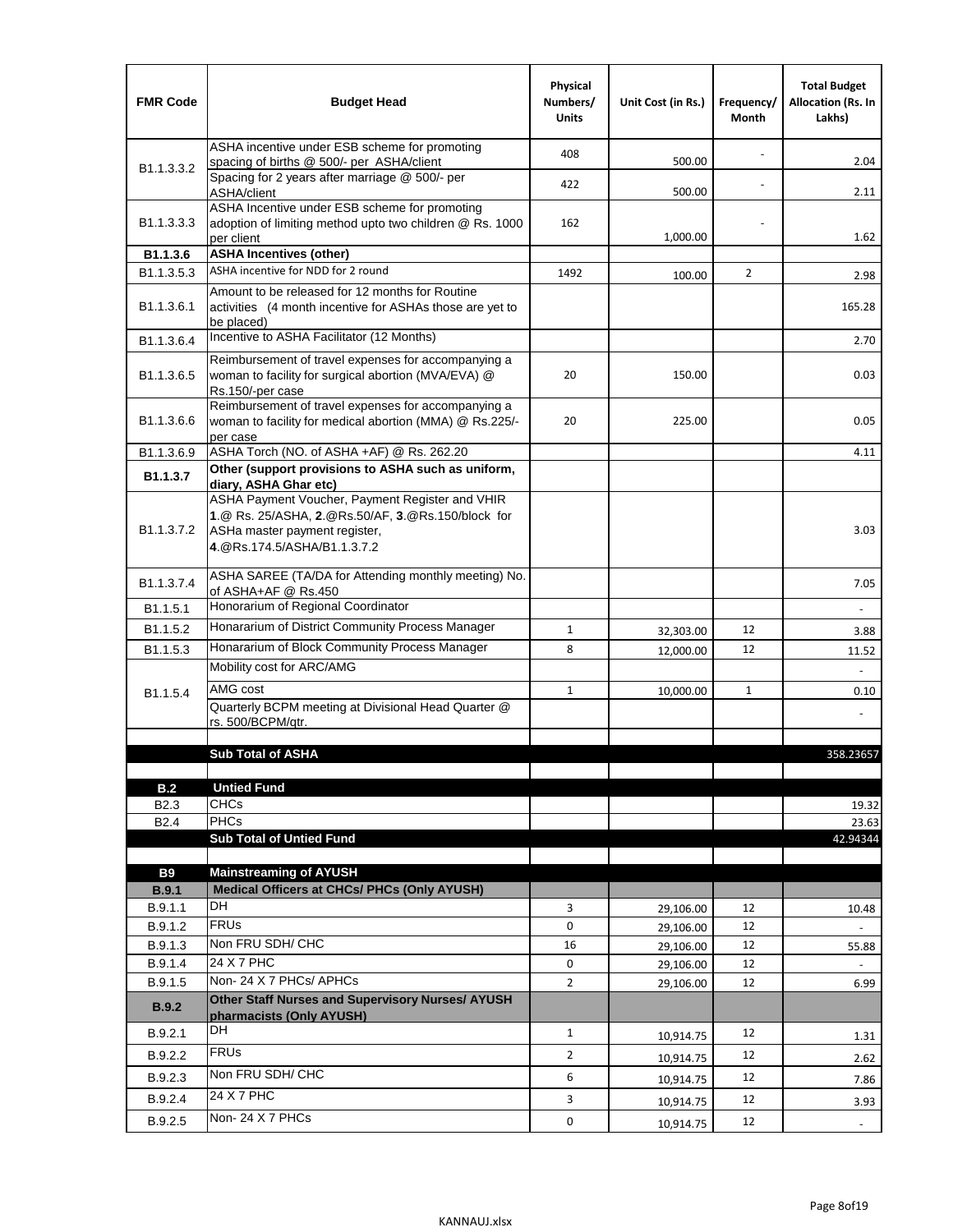| <b>FMR Code</b>   | <b>Budget Head</b>                                                                              | Physical<br>Numbers/<br><b>Units</b> | Unit Cost (in Rs.) | Frequency/<br>Month | <b>Total Budget</b><br>Allocation (Rs. In<br>Lakhs) |
|-------------------|-------------------------------------------------------------------------------------------------|--------------------------------------|--------------------|---------------------|-----------------------------------------------------|
|                   | Panchkarma Unit Lokbabdhu Rajnarayna Joint<br><b>Hospital, Lucknow</b>                          |                                      |                    |                     |                                                     |
| B.9.2.6           | Honararium of Panchkarma Technician (1Male and 1<br>Female)                                     | 0                                    | 10,000.00          | 12                  |                                                     |
|                   | Honorarium of Panchkarma Attendent                                                              | 0                                    | 8,000.00           | 12                  |                                                     |
|                   | Lumpsum amount for Sweeper (Safai Karmi)                                                        |                                      |                    |                     | 0                                                   |
| <b>B9.3</b>       | <b>Other Activities (Excluding HR)</b>                                                          |                                      |                    |                     |                                                     |
| B9.3.1            | Contingency AYUSH wings                                                                         | $\mathbf{1}$                         | 20,000.00          |                     | 0.20                                                |
| B9.3.3            | Establishment of Panchkarma Unit                                                                |                                      |                    |                     | $\mathbf 0$                                         |
| B9.3.4            | Construction of AYUSH Wing                                                                      | 0                                    | 3,000,000.00       |                     |                                                     |
|                   |                                                                                                 |                                      |                    |                     |                                                     |
|                   | Sub Total of Mainstreaming of AYUSH                                                             |                                      |                    |                     | 89.26                                               |
|                   |                                                                                                 |                                      |                    |                     |                                                     |
| <b>B10</b>        | <b>IEC-BCC NRHM</b><br><b>Girls Child Day</b>                                                   |                                      |                    |                     |                                                     |
| B.10.3.5          | <b>Division level</b>                                                                           | 0                                    | 50,000.00          | 1                   |                                                     |
|                   | <b>Block level</b>                                                                              | 8                                    | 10,000.00          | $\mathbf{1}$        | 0.80                                                |
| <b>B.10.7</b>     | Priniting activities (please specify)                                                           |                                      |                    |                     |                                                     |
| B.10.7.1          | SM booklet @Rs 20.00 for all ANCs<br>MCP card @ Rs 10 for all ANCs                              | 48121                                | 20.00              |                     | 9.62                                                |
| <b>B.10.7.4</b>   | <b>Other printing</b>                                                                           | 48121                                | 10.00              |                     | 4.81                                                |
| B.10.7.4.1        | <b>IEC-BCC Material for NDD</b>                                                                 |                                      |                    |                     |                                                     |
|                   | IEC material, poster, banner @ Rs. 14000 per block for 2<br>round                               | 8                                    | 14000              | $\overline{2}$      | 2.24                                                |
|                   | Teaching and community hand bills/pumphlets and check<br>list @ Rs. 14000 per block for 2 round | 8                                    | 14000              | 2                   | 2.24                                                |
|                   | 5 Fipchart per block @ Rs. 200 per Flip chart( one time)                                        | 40                                   | 200                | 1                   | 0.08                                                |
|                   | AWW and Teacher hand out @ Rs. 7 each for 2 round                                               | 3431                                 | $\overline{7}$     | 2                   | 0.48                                                |
|                   | ASHA hand out @ Rs. 2 each for 2 round                                                          | 1492                                 | $\overline{2}$     | 2                   | 0.06                                                |
|                   | <b>AFHC cards</b><br>For DH & MC level Existing AFHS clinics                                    |                                      |                    |                     |                                                     |
| <b>B.10.7.4.2</b> | For CHC level Existing AFHS clinics                                                             | $\mathbf{1}$<br>8                    | 0.50<br>0.50       | 2000<br>2000        | 0.01<br>0.08                                        |
|                   | For PHC level existing AFHS clinics                                                             | 16                                   | 0.50               | 2000                | 0.16                                                |
|                   | AFHC Register (3 register per clinic)                                                           | 75                                   | 150.00             | $\mathbf{1}$        | 0.11                                                |
|                   | Printing of RBSK card and registers                                                             | 0                                    |                    |                     |                                                     |
|                   | MHT Register for AWC<br>MHT Register for School                                                 | 364                                  | 100.00             | $\mathbf{1}$        | 0.36                                                |
|                   | (Class-1 to 12)                                                                                 | 343                                  | 100.00             | $\mathbf{1}$        | 0.34                                                |
| B.10.7.4.3        | RBSK Format (microplan, reporting) @ Rs. 3000/ per<br>block                                     | 8                                    | 3,000.00           | $\mathbf{1}$        | 0.24                                                |
|                   | RBSK card for children of AWC and School                                                        |                                      |                    |                     |                                                     |
|                   | AWC (Twice in year)                                                                             | 181954                               | 1.20               |                     | 2.18                                                |
|                   | School (Class 1 to 12)                                                                          | 171398                               | 0.75               |                     | 1.29                                                |
|                   | <b>Sub Total IEC</b>                                                                            |                                      |                    |                     |                                                     |
|                   |                                                                                                 |                                      |                    |                     | 25.11                                               |
| <b>B.11</b>       |                                                                                                 |                                      |                    |                     |                                                     |
| B.11.2.5          | Recurring support of 18 BCTV                                                                    |                                      |                    |                     | 0                                                   |
|                   |                                                                                                 |                                      |                    |                     |                                                     |
| <b>B14</b>        | Innovations (if any)<br>Religious and Community Leaders Meet @ Rs.                              |                                      |                    |                     |                                                     |
| B14.6             | 10000/District/meeting                                                                          | $\mathbf{1}$                         | 10,000.00          |                     | 0.10                                                |
| B14.11            | Rogi Sahayata Kendra @ Rs. 664200 including 5%                                                  |                                      |                    |                     |                                                     |
| B14.12            | increment in HR cost<br>AAA Platform - Monitoring & Microplanning meeting for                   |                                      |                    |                     | 6.64<br>27.75                                       |
|                   | frontline workers<br>Nurse Mentor Programme and Establishment of Mini                           |                                      |                    |                     |                                                     |
|                   | <b>Skill Lab</b>                                                                                |                                      |                    |                     |                                                     |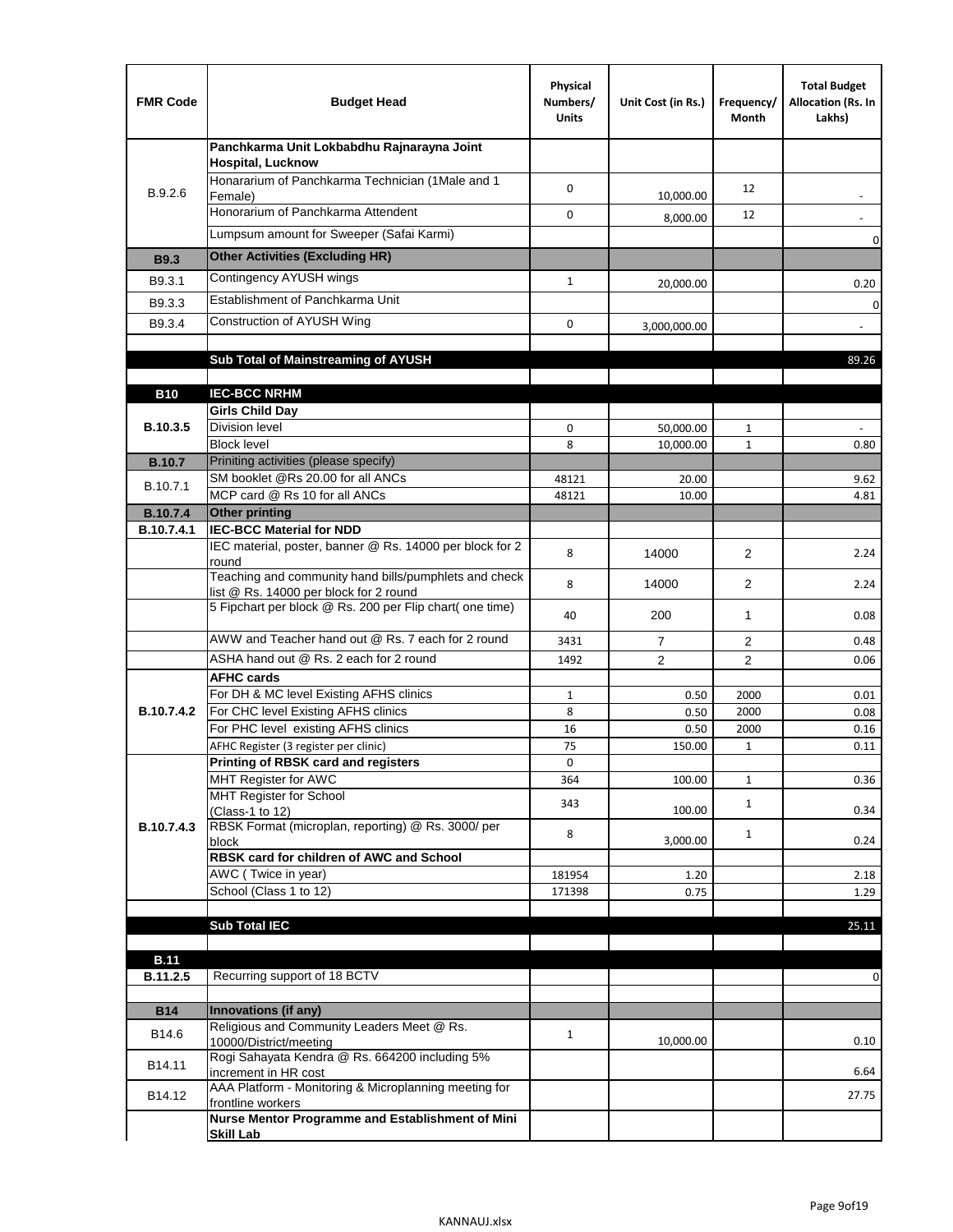| <b>FMR Code</b>   | <b>Budget Head</b>                                                                      | Physical<br>Numbers/<br><b>Units</b> | Unit Cost (in Rs.) | Frequency/<br><b>Month</b> | <b>Total Budget</b><br>Allocation (Rs. In<br>Lakhs) |
|-------------------|-----------------------------------------------------------------------------------------|--------------------------------------|--------------------|----------------------------|-----------------------------------------------------|
| B14.19            | Honoraium of Naurse Mentor (Existing)                                                   | 0                                    | 38,588.00          | 12                         |                                                     |
|                   | Honoraium of Naurse Mentor for 12 montys (New)                                          | $\overline{2}$                       | 36,750.00          | 12                         | 8.82                                                |
|                   | Honoraium of Naurse Mentor fro 10 months (New)                                          | 0                                    | 36,750.00          | 10                         | $\omega$                                            |
| B14.22            | Training Strategy for Village Health and Nutrition Days<br>(VHNDs)                      |                                      |                    |                            | 4.62                                                |
|                   | Free Transport Facilities to PLHIV(People Living with                                   |                                      |                    |                            |                                                     |
| B14.25            | <b>HIV)</b> for treatment                                                               |                                      |                    |                            |                                                     |
|                   | On ART cost                                                                             |                                      |                    |                            |                                                     |
|                   | PRE ART Cost                                                                            |                                      |                    |                            |                                                     |
|                   | <b>KAYAKALP' Award Scheme</b>                                                           |                                      |                    |                            |                                                     |
|                   | Training for Swachha Bharat Abhiyan                                                     |                                      |                    |                            |                                                     |
|                   | Awareness cum Internal Assessors Training Workshop @<br>Rs. 33000/Disitrict             |                                      |                    |                            |                                                     |
|                   | District level Hospital Rs. 20000/District                                              |                                      |                    |                            | 0.33<br>0.20                                        |
|                   | <b>CHC</b> level                                                                        | $\mathbf{1}$                         | 15,000.00          |                            | 0.15                                                |
|                   | <b>PHC</b> level                                                                        | 5                                    | 6,000.00           |                            | 0.30                                                |
| B14.29            | <b>Internal Assessment</b>                                                              |                                      |                    |                            |                                                     |
|                   | District level Hospital (Quarterly)                                                     | 2                                    | 2,000.00           | 4                          | 0.16                                                |
|                   | CHC level (Quarterly)                                                                   | $\mathbf{1}$                         | 1,000.00           | 4                          | 0.04                                                |
|                   | PHC level (Quarterly)                                                                   | 5                                    | 500.00             | 4                          | 0.10                                                |
|                   | <b>Peer Assessment</b>                                                                  |                                      |                    |                            |                                                     |
|                   | <b>District level Hospital</b>                                                          | $\overline{2}$                       | 25.000.00          |                            | 0.50                                                |
|                   | <b>CHC</b> level                                                                        | $\mathbf{1}$                         | 10,000.00          |                            | 0.10                                                |
|                   | PHC level                                                                               | 5                                    | 5,000.00           |                            | 0.25                                                |
|                   | Matritwa Saptah                                                                         |                                      |                    |                            |                                                     |
|                   | District level activities @Rs 50000                                                     | $\mathbf{1}$                         | 50,000.00          |                            | 0.50                                                |
|                   | Mobility support @ Rs 17600/block                                                       | 8                                    |                    |                            |                                                     |
|                   | Printing of formats, reports and HRP register @ 50/ANM                                  |                                      | 17,600.00          |                            | 1.41                                                |
| B14.33            | <b>IEC Support</b>                                                                      | 208                                  | 50.00              |                            | 0.10                                                |
|                   |                                                                                         |                                      |                    |                            |                                                     |
|                   | District level                                                                          | $\mathbf{1}$                         | 2,500.00           |                            | 0.03                                                |
|                   | <b>Block Level</b>                                                                      | 8                                    | 25,000.00          |                            | 2.00                                                |
|                   | hoarding 5/dist & 1/FRU & 1/block @ Rs. 2000/-                                          | 15                                   | 2,000.00           |                            | 0.30                                                |
|                   | <b>Gestational Diabetes Mallitius Pilot - 18 districts</b>                              |                                      |                    |                            |                                                     |
|                   | Glucometer @ 1 /ANM+2/Block+2 additional                                                | 0                                    | 3,000.00           |                            | $\overline{\phantom{a}}$                            |
| B14.34            | Procurement of Glucose 75mg, (2*all ANCs+24*5%GDMs)                                     | 0                                    | 25.00              |                            |                                                     |
|                   | Insulin 9 vials *5% ANCs                                                                | 0                                    | 50.00              |                            | $\blacksquare$                                      |
|                   | with syringe (900 units/+18 syringes)                                                   | 0                                    | 20.00              |                            |                                                     |
|                   | <b>Misoprost Distribution for Home Deliveries</b>                                       |                                      |                    |                            |                                                     |
|                   | Printing of registers @ Rs50.00 each                                                    |                                      |                    |                            | $\overline{\phantom{a}}$                            |
| B14.35            | Budget for Tab Mesoprostol procurement in Lakh                                          |                                      |                    |                            | $\blacksquare$                                      |
|                   | ASHA Incentive @ Rs.100.00 each case in Lakh                                            |                                      |                    |                            | $\overline{\phantom{a}}$                            |
|                   | Block level ANM/ ASHAs training @ 23650/ in Lakh                                        |                                      |                    |                            |                                                     |
|                   | District Orientation meeting @Rs 20000, in Lakh                                         |                                      |                    |                            |                                                     |
|                   | <b>Sub Total Innovation</b>                                                             |                                      |                    |                            | 54.39                                               |
| <b>B15</b>        | <b>Planning, Implementation and Monitoring</b>                                          |                                      |                    |                            |                                                     |
| B <sub>15.2</sub> | <b>Quality Assurance</b>                                                                |                                      |                    |                            |                                                     |
| B15.2.2           | <b>Division Level Human Resource</b>                                                    | 0                                    |                    |                            |                                                     |
|                   | Honorarium of Existing Divisonal Consultant -Quality @                                  |                                      |                    |                            |                                                     |
|                   | Rs. 45000/month for 10 months                                                           | 0                                    | 45,000.00          | 10                         |                                                     |
|                   | Honorarium of Vacant Divisonal Consultant -Quality @                                    | 0                                    | 45,000.00          | $\overline{2}$             |                                                     |
|                   | Rs. 45000/month for 2 months                                                            |                                      |                    |                            |                                                     |
|                   | Honararium of Existing Divisonal Consultant - Public                                    | 0                                    | 45,000.00          | $\overline{2}$             |                                                     |
|                   | Health @ Rs.45000/PM for 10 Months                                                      |                                      |                    |                            |                                                     |
|                   | Honararium of Vacant Divisonal Consultant - Public Health<br>@ Rs.45000/PM for 2 Months | 0                                    | 45,000.00          | 10                         |                                                     |
|                   | Data Entry Operator @Rs 12000/PM for 2 Month ("New<br>Position)                         | 0                                    | 12,000.00          | $\overline{2}$             |                                                     |
|                   | <b>District Level Human Resource</b>                                                    |                                      |                    |                            |                                                     |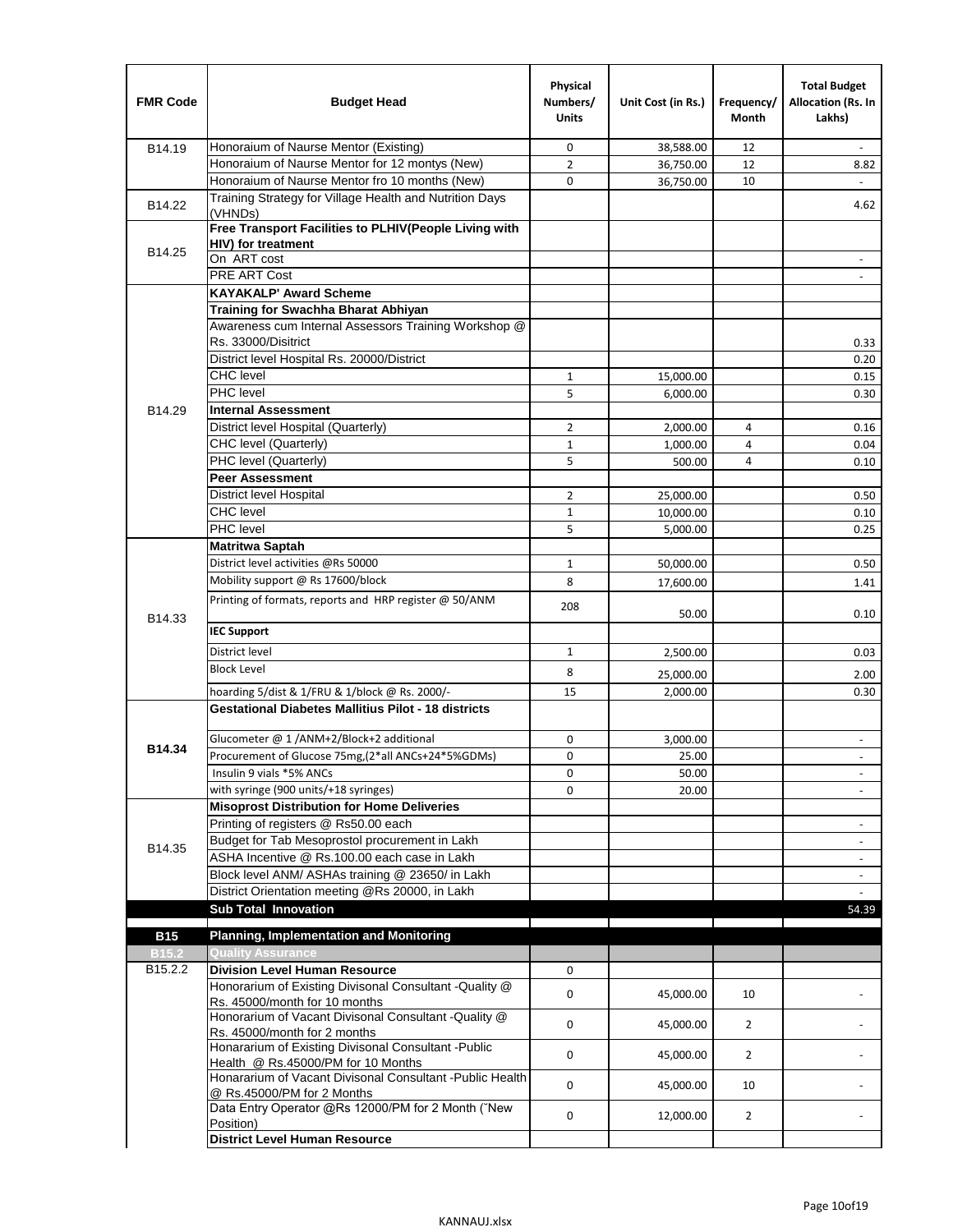| <b>FMR Code</b>         | <b>Budget Head</b>                                                                                | Physical<br>Numbers/<br><b>Units</b> | Unit Cost (in Rs.) | Frequency/<br><b>Month</b> | <b>Total Budget</b><br>Allocation (Rs. In<br>Lakhs) |
|-------------------------|---------------------------------------------------------------------------------------------------|--------------------------------------|--------------------|----------------------------|-----------------------------------------------------|
|                         | Honorarium of Existing District Consultant -Quality @ Rs.<br>40000/month for 10 months            | $\mathbf 0$                          | 40,000.00          | 10                         |                                                     |
|                         | Honorarium of Vacant District Consultant -Quality @ Rs.<br>40000/month for 2 months               | $\mathbf{1}$                         | 40,000.00          | $\overline{2}$             | 0.80                                                |
|                         | Honararium of Existing Hospital Quality Manager @<br>Rs.35000/PM for 10 Months                    | $\mathbf{1}$                         | 35,000.00          | 10                         | 3.50                                                |
|                         | Honararium of Vacant Hospital Quality Manager @<br>Rs.35000/PM for 2 Months                       | $\mathbf 0$                          | 35,000.00          | $\overline{2}$             |                                                     |
|                         | Data Entry Operator @ Rs 12000/PM for 2 Month ("New<br>Position)                                  | $\mathbf{1}$                         | 12,000.00          | $\overline{2}$             | 0.24                                                |
| B15.2.4                 | <b>Review meetings</b>                                                                            |                                      |                    |                            |                                                     |
| B <sub>15.2</sub> .4.2  | Division                                                                                          | 0                                    | 5,000.00           |                            |                                                     |
|                         | <b>District</b>                                                                                   | $\overline{2}$                       | 2,000.00           |                            | 0.04                                                |
| B15.2.5.2               | Monitoring and Supportive Supervision Visits-Divisional<br>QUA (10 visits per month) for 6 months | $\mathbf 0$                          | 1,800.00           |                            |                                                     |
|                         | Monitoring and Supportive Supervision Visits-District<br>QUA (10 visits per month) for 6 months   | 60                                   | 1,200.00           |                            | 0.72                                                |
|                         | <b>Office Equipments-District &amp; Division</b>                                                  |                                      |                    |                            |                                                     |
|                         | <b>Division Level</b>                                                                             |                                      |                    |                            |                                                     |
|                         | Office Equipment @ Rs.3.5 Lac/Division                                                            |                                      |                    |                            | $\sim$                                              |
| B15.2.5.5               | Operational cost @ Rs.17000/-PM for 10 Month                                                      |                                      |                    |                            | $\pmb{0}$                                           |
|                         | <b>District Level</b>                                                                             |                                      |                    |                            |                                                     |
|                         | Office Equipment @ Rs.3.5 Lac/District                                                            | 0                                    | 350,000.00         | 1                          | $\sim$                                              |
|                         | Operational cost @ Rs.14000/-PM for 10 Month                                                      | $1\,$                                | 14,000.00          | 10                         | 1.40                                                |
| B15.2.5.6               | <b>Operational Cost for District Hospitals</b>                                                    | $\mathbf{1}$                         | 2,000.00           |                            | 0.02                                                |
|                         | <b>Sub Total Quality Assurance</b>                                                                |                                      |                    |                            | 6.72                                                |
| B15.3                   | <b>Monitoring and Evaluation</b>                                                                  |                                      |                    |                            |                                                     |
| B15.3.1                 | <b>HMIS</b>                                                                                       |                                      |                    |                            |                                                     |
| B15.3.1.2               | Data Entry Operators at Block level                                                               |                                      |                    |                            | 12.22                                               |
| B15.3.1.3.1             | HR and Infrastructure for 100% service updation on<br><b>HMIS/MCTS Portal</b>                     |                                      |                    |                            | 4.73                                                |
| B <sub>15.3.1.5.2</sub> | Mobility Support for HMIS & MCTS at District level                                                |                                      |                    |                            | 0.29                                                |
| B15.3.1.6               | Printing of HMIS Formats<br>Printing of MCTS follow-up formats/ services due list/ work           |                                      |                    |                            | 0.39                                                |
| B15.3.2.2               | plan                                                                                              |                                      |                    |                            | 0.50                                                |
| B15.3.2.7               | Internet Connectivity through LAN / data card                                                     |                                      |                    |                            | 0.72                                                |
| B15.3.2.8               | Procurement & Installation of VSAT (Capex)                                                        |                                      |                    |                            | 1.14                                                |
| B15.3.2.12              | Other office expenditure                                                                          |                                      |                    |                            | 1.56                                                |
| B15.3.2.13              | Printing of RCH Registers                                                                         |                                      |                    |                            | 0.28                                                |
|                         | <b>Sub Total of HMIS</b>                                                                          |                                      |                    |                            | 21.83                                               |
| <b>B.16</b>             | <b>PROCUREMENT</b>                                                                                |                                      |                    |                            |                                                     |
| B16.1                   | <b>Procurement of Equipment</b>                                                                   |                                      |                    |                            |                                                     |
|                         | <b>Equipments for Blood Banks/ BSUs</b>                                                           |                                      |                    |                            |                                                     |
| B16.1.1.1               | Equipments For Blood banks/ BCSUs                                                                 |                                      |                    |                            | 0                                                   |
| B16.1.2                 | <b>Equipments For BSUs</b><br>Procurement of equipment: CH                                        |                                      |                    |                            | 0                                                   |
|                         | Procurement of NRC Computer/Printer/UPS/Data Card @                                               |                                      |                    |                            |                                                     |
| B16.1.2.7               | Rs. 60000/NRC                                                                                     | $\mathbf{1}$                         | 60,000.00          | 0                          | 0.60                                                |
| B16.1.2.8               | Procurement of Computer/Printer/UPS/Data Card -SNCUs                                              |                                      |                    |                            |                                                     |
|                         | for VJB Female Hospital Lucknow<br>Procurement of Equipments for SNCUs for VAB Female             |                                      |                    |                            | 0                                                   |
| B16.1.2.9               | Hospital lucknow                                                                                  |                                      |                    |                            | 0                                                   |
| B16.1.6                 | <b>Equipments for RKSK &amp; RBSK</b>                                                             |                                      |                    |                            |                                                     |
| B16.1.6.1               | <b>Equipments for AFHCs</b>                                                                       | 0                                    | 7,000.00           | $\mathbf{1}$               | ÷,                                                  |
|                         | <b>Equipment for Mobile health teams</b>                                                          | 0                                    |                    |                            |                                                     |
| B16.1.6.3.1             | No. of Vision Chart<br>(2 chart per team)                                                         | 32                                   | 700                |                            | 0.22                                                |
| *                       | No. of weighing scale (1 per team)                                                                | 16                                   | 1000               |                            | 0.16                                                |
|                         | No. of height scale standing (1 per team)                                                         | 16                                   | 10000              |                            | 1.60                                                |
| <b>B.16.2</b>           | <b>Procurement of Drugs</b>                                                                       |                                      |                    |                            |                                                     |
| B.16.2.2.2              | Procurement of drugs under child health (Vitamin A for<br>BSPM) No. of Bottles                    | 8526                                 | 58.00              |                            | 4.95                                                |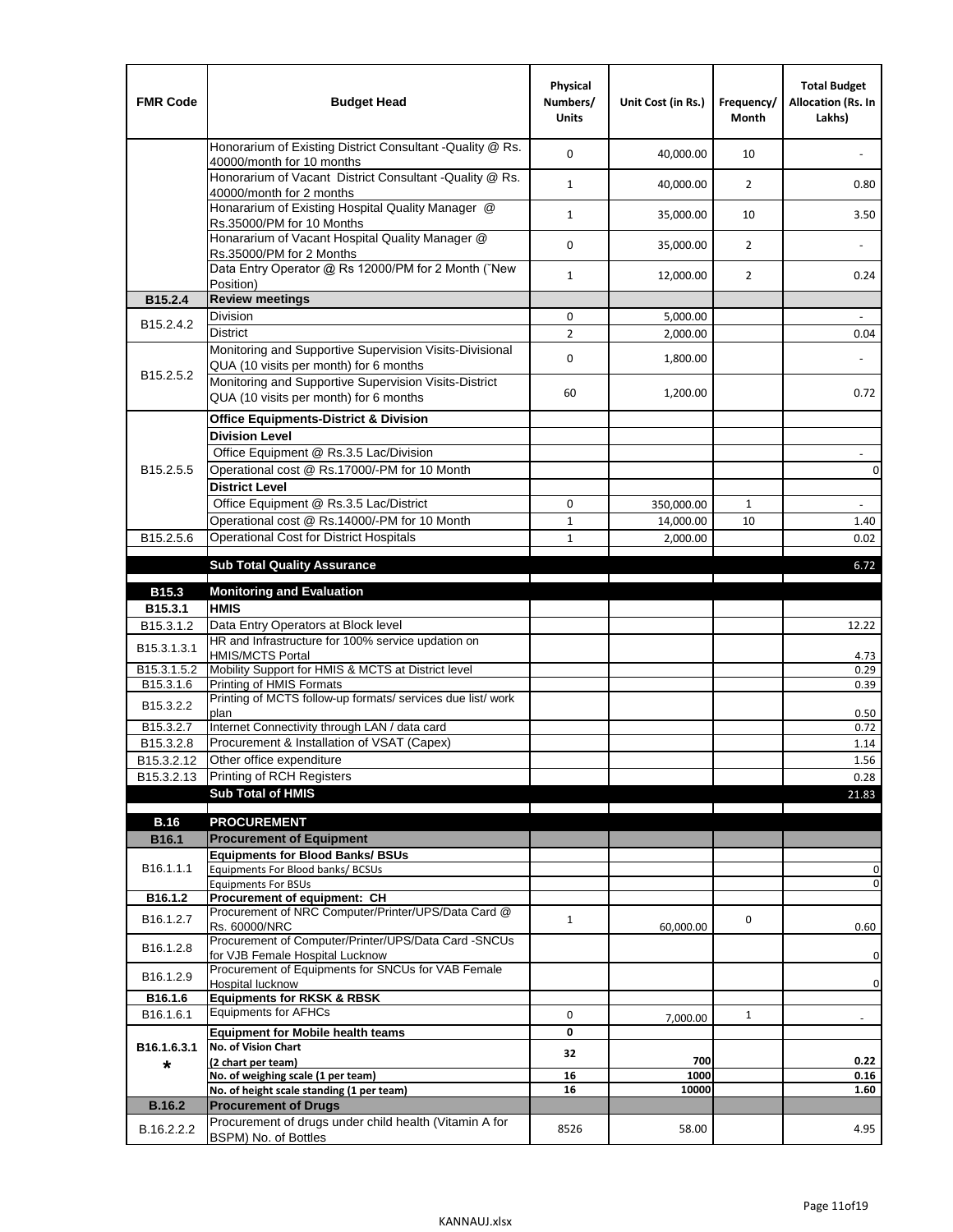| <b>FMR Code</b> | <b>Budget Head</b>                                                                   | Physical<br>Numbers/<br>Units | Unit Cost (in Rs.)     | Frequency/<br>Month | <b>Total Budget</b><br>Allocation (Rs. In<br>Lakhs) |
|-----------------|--------------------------------------------------------------------------------------|-------------------------------|------------------------|---------------------|-----------------------------------------------------|
| B.16.2.4        | <b>Supplies for IMEP</b>                                                             |                               |                        |                     |                                                     |
| B.16.2.4.1      | Biomedical waste management - District level                                         |                               |                        |                     | 11.89                                               |
| B.16.2.4.2      | Biomedical waste management - CHC/PHC level                                          | 11                            | 13,109.00              | 12                  | 17.30                                               |
| B.16.2.4.3      | Cleaning/washing, house-keeping and laundry<br>management - District level           |                               |                        |                     | 26.16                                               |
| B.16.2.4.4      | Cleaning/washing, house-keeping and laundry<br>management - CHC/PHC level            |                               |                        |                     | 21.71                                               |
| B.16.2.4.7      | Cleanliness of Sub Centers for 6 months                                              | 188                           | 500.00                 | 6                   | 5.64                                                |
| B.16.2.5.2      | Replenishment of ASHA Drug Kit<br>@300/ Working ASHA                                 |                               |                        |                     | 3.96                                                |
| B.16.2.6        | <b>National Iron Plus Initiative (Drugs&amp;Supplies)</b>                            |                               |                        |                     |                                                     |
| B.16.2.6.1      | Children (6m - 60months)                                                             |                               |                        |                     |                                                     |
| B.16.2.6.1.a    | IFA Syrup (@Rs7.99paisa/50mlBottel)                                                  | 201889                        | 7.99                   |                     | 16.13                                               |
| B.16.2.6.2      | Children 5 - 10 years                                                                |                               |                        |                     |                                                     |
| B.16.2.6.2.a    | IFA tablet small Pink (45mg) @ Rs. 0.182 per tablet, 32 tablet per<br>child)         | 65918                         | 5.82                   |                     | 3.84                                                |
| B.16.2.6.2.b    | <b>Albendazole Tablets</b>                                                           | 78185                         | 0.78                   | 2                   | 1.22                                                |
| B.16.2.6.3      | <b>WIFS (10-19 years)</b>                                                            |                               |                        |                     |                                                     |
| B.16.2.6.3.a    | IFA Tablet large blue 100 mg tablet @ Rs. 1.41 per 10 tablet for 12<br>months        | 140103                        | 7.33                   |                     | 10.27                                               |
|                 | <b>Albendazole Tablets</b>                                                           |                               |                        |                     |                                                     |
| B.16.2.6.3.b    | For Adolescent Girls and boys (School going)<br>For Adolescent Girls (out of School) | 93213                         | 0.78                   | $\overline{2}$      | 1.45                                                |
| B.16.2.7        | Drugs & supplies for RBSK                                                            | 46890                         | 0.78                   | $\overline{2}$      | 0.73                                                |
| B.16.2.7.1      | Medicine for Mobile health team                                                      | 16                            |                        |                     | 0.80                                                |
| <b>B.16.2.8</b> | Drugs & supplies for AYUSH                                                           | 21                            | 5,000.00<br>100,000.00 |                     | 21.00                                               |
|                 | Blood Bags for 93 functional Blood Bank                                              |                               |                        |                     | 0.52                                                |
| B.16.2.10       |                                                                                      |                               |                        |                     |                                                     |
|                 | For Diagnostics Kits for 93 functional blood bank<br><b>Sub Total of Procurement</b> |                               |                        |                     | 1.42<br>151.58                                      |
|                 |                                                                                      |                               |                        |                     |                                                     |
| <b>B.18</b>     | <b>New Initiatives/ Strategic Interventions</b>                                      |                               |                        |                     |                                                     |
| <b>B.18.2</b>   | <b>Ca Cx Screening</b>                                                               |                               |                        |                     | 15.3                                                |
|                 | 7+ Strategy                                                                          |                               |                        |                     |                                                     |
|                 | <b>Family Planning</b>                                                               |                               |                        |                     |                                                     |
| B18.4           | No of District Level Govt. COT @ Rs.30000/month for 12<br>month                      | 0                             | 30,000.00              | 12                  |                                                     |
|                 | Extra Incentive for Interval Sterilization @ Rs.260/case                             | 0                             |                        |                     |                                                     |
|                 | Extra Incentive for NSV @ Rs.310/- case                                              |                               | 260.00                 |                     |                                                     |
|                 |                                                                                      | 0                             | 310.00                 |                     |                                                     |
|                 | <b>Sub Total of New Innitiatives</b>                                                 |                               |                        |                     | 15.30                                               |
|                 |                                                                                      |                               |                        |                     |                                                     |
| <b>B22</b>      | <b>Support Services</b><br><b>Support Strengthening NVBDCP</b>                       |                               |                        |                     |                                                     |
|                 | Honorarium of Staff-At BRD Medical College                                           |                               |                        |                     |                                                     |
| B22.3           | Honorarium of Staff for 100 Bedded JE/AES Ward -At                                   |                               |                        |                     | 0                                                   |
|                 | <b>BRD Medical College</b><br>Increament of Existing HR Catculated @ 5%              |                               |                        |                     | 0<br>0                                              |
|                 | <b>Sub of Support Serveces</b>                                                       |                               |                        |                     |                                                     |
|                 |                                                                                      |                               |                        |                     |                                                     |
| <b>B.23</b>     | Other Expenditures (Power Backup, Convergence etc)                                   |                               |                        |                     |                                                     |
| B.23.1          | POL for Generators - District level Hospitals                                        | $\mathbf{1}$                  |                        | 12                  |                                                     |
| B.23.2          | POL for Generators - CHCs/PHCs                                                       | 8                             | 35,000.00              | 12                  | 4.20                                                |
|                 | <b>Sub Total of Power Backup</b>                                                     |                               | 17,500.00              |                     | 16.80                                               |
|                 |                                                                                      |                               |                        |                     | 21.00                                               |
|                 | <b>Collaboration with Medical Colleges and Knowledge</b>                             |                               |                        |                     |                                                     |
| <b>B.24</b>     | partners                                                                             |                               |                        |                     |                                                     |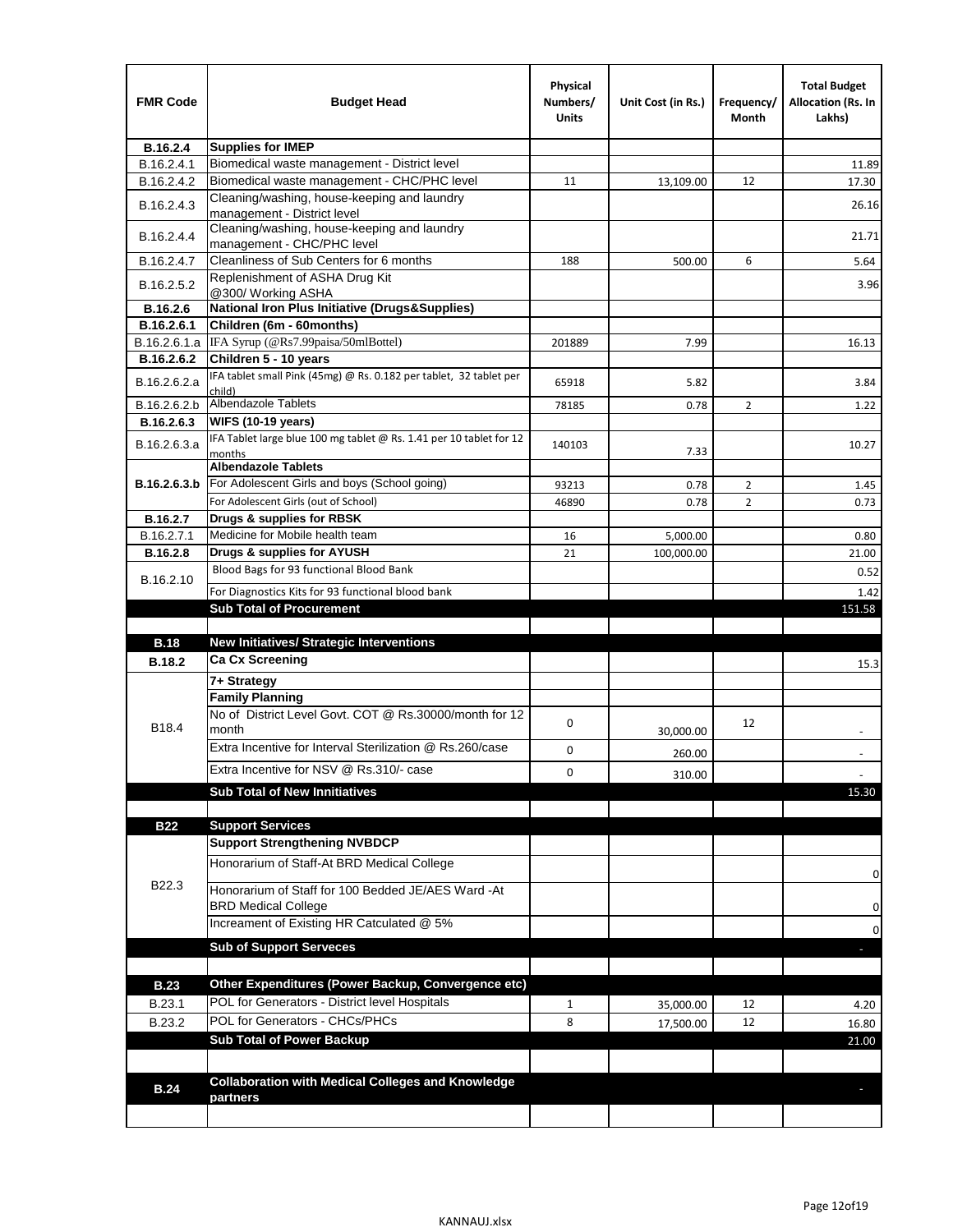| <b>FMR Code</b> | <b>Budget Head</b>                                                                                                                                                                                        | Physical<br>Numbers/<br><b>Units</b> | Unit Cost (in Rs.) | Frequency/<br>Month | <b>Total Budget</b><br>Allocation (Rs. In<br>Lakhs) |
|-----------------|-----------------------------------------------------------------------------------------------------------------------------------------------------------------------------------------------------------|--------------------------------------|--------------------|---------------------|-----------------------------------------------------|
| <b>B.25</b>     | National Programme for Prevention and control of                                                                                                                                                          |                                      |                    |                     |                                                     |
| B.25.1          | deafness<br><b>Recurring Grant-in-aid</b>                                                                                                                                                                 |                                      |                    |                     |                                                     |
| B.25.1.3        | <b>Manpower at District level</b>                                                                                                                                                                         |                                      |                    |                     |                                                     |
| B.25.1.3.a      | ENT Surgeon @Rs.80,000/-pm                                                                                                                                                                                | 0                                    |                    |                     |                                                     |
| B.25.1.3.b      | Audiologist@Rs.30,000/-pm                                                                                                                                                                                 | 0                                    |                    |                     |                                                     |
| B.25.1.3.c      | Audiometric Assistant@Rs.15,000/-pm                                                                                                                                                                       | 0                                    |                    |                     |                                                     |
| B.25.1.3.d      | Instructor for Hearing Impaired Children @Rs.15,000/-pm                                                                                                                                                   | 0                                    |                    |                     |                                                     |
| B.25.2          | Non recurring Grant-in-aid                                                                                                                                                                                |                                      |                    |                     |                                                     |
| B.25.2.1        | Training@Rs.10 lakh/ Distt. for 7 level training                                                                                                                                                          | 0                                    |                    |                     |                                                     |
| B.25.2.1.b      | District Hospital @Rs.20 lakh/Distt.                                                                                                                                                                      | 0                                    |                    |                     |                                                     |
| B.25.2.1.c      | CHC/Sub-Divisional Hospital @Rs.50,000/- Kit                                                                                                                                                              | 0                                    |                    |                     |                                                     |
| B.25.2.1.d      | PHC@RS.15,000/- kit                                                                                                                                                                                       | 0                                    |                    |                     |                                                     |
|                 | National Programme for Prevention and control of                                                                                                                                                          |                                      |                    |                     |                                                     |
|                 | deafness                                                                                                                                                                                                  |                                      |                    |                     |                                                     |
| <b>B.29</b>     | National Programme for Prevention and Control of                                                                                                                                                          |                                      |                    |                     |                                                     |
|                 | <b>Flurosis</b>                                                                                                                                                                                           |                                      |                    |                     |                                                     |
| B.29.2.1        | Honorarium of Consultant                                                                                                                                                                                  | 0                                    | 40,000.00          | 6                   |                                                     |
|                 | Honorarium of Lab Technician                                                                                                                                                                              | 0                                    | 11,000.00          | 6                   |                                                     |
| B.29.2.2        | Health Education and Publicity                                                                                                                                                                            |                                      |                    |                     |                                                     |
| B.29.2.4        | Medical Management including treatment Surgery and<br>rehab-supplumetation of vitamins & minrals                                                                                                          |                                      |                    |                     |                                                     |
|                 |                                                                                                                                                                                                           |                                      |                    |                     |                                                     |
|                 | <b>Sub Total of Flurisis</b>                                                                                                                                                                              |                                      |                    |                     | ь                                                   |
|                 |                                                                                                                                                                                                           |                                      |                    |                     |                                                     |
|                 | <b>Total of Mission Flexipool</b>                                                                                                                                                                         |                                      |                    |                     | 786.38                                              |
|                 |                                                                                                                                                                                                           |                                      |                    |                     |                                                     |
| C               | <b>IMMUNISATION</b>                                                                                                                                                                                       |                                      |                    |                     |                                                     |
| C.1             | RI strengthening project (Review meeting, Mobility<br>support, Outreach services etc)                                                                                                                     |                                      |                    |                     |                                                     |
| C.1.a           | Mobility Support for supervision for distict level officers.                                                                                                                                              | 1                                    | 250,000.00         |                     | 2.50                                                |
| C.1.c           | Printing and dissemination of Immunization cards, tally                                                                                                                                                   | 53286                                | 10.00              |                     | 5.33                                                |
|                 | sheets, monitoring forms etc.<br>Quarterly review meetings exclusive for RI at district level                                                                                                             |                                      |                    |                     |                                                     |
| C.1.e           | with Block MOs, CDPO, and other stake holders                                                                                                                                                             | 32                                   | 500.00             |                     | 0.16                                                |
| C.1.f           | Quarterly review meetings exclusive for RI at block                                                                                                                                                       | 5968                                 | 75.00              |                     | 4.48                                                |
| C.1.g           | Focus on slum & underserved areas in urban<br>areas/alternative vaccinator for slums (only where regular<br>ANM under NUHM not engaged) Rs. 450/- per session for<br>4 session and Rs. 300/- contingency. | 36                                   | 2,100.00           |                     | 0.76                                                |
| C.1.h           | Mobilization of children through ASHA or other mobilizers                                                                                                                                                 | 19052                                | 150.00             |                     | 28.58                                               |
| C.1.i           | Alternative vaccine delivery in hard to reach areas                                                                                                                                                       | 3196                                 | 150.00             |                     | 4.79                                                |
| $C.1$ .j        |                                                                                                                                                                                                           |                                      |                    |                     |                                                     |
| C.1.k           | Alternative Vaccine Deliery in other areas                                                                                                                                                                | 15856                                | 75.00              |                     | 11.89                                               |
|                 | To develop microplan at sub-centre level                                                                                                                                                                  | 188                                  | 100.00             |                     | 0.19                                                |
| C.1.1           | For consolidation of micro plans at block level/PHC @ Rs.<br>1000/- and District level @ Rs.2000/-                                                                                                        |                                      |                    |                     | 0.1                                                 |
| C.1.m           | POL for vaccine delivery from State to district and from                                                                                                                                                  | $\mathbf{1}$                         | 150,000.00         |                     | 1.50                                                |
| C.1.n           | district to PHC/CHCs<br>Consumables for computer including provision for internet                                                                                                                         | $\mathbf{1}$                         | 400.00             | 12                  | 0.05                                                |
|                 | access                                                                                                                                                                                                    | 19052                                |                    |                     | 1.14                                                |
| C.1.o<br>C.1.p  | Red/Black plastic bags etc.<br>Hub Cutter/Bleach/Hypochlorite solution/ Twin bucket @                                                                                                                     | 8                                    | 6.00<br>1,200.00   |                     | 0.10                                                |
| C.1.q           | Rs. 1200/- for 2 Buckets<br><b>Safety Pits</b>                                                                                                                                                            | 5                                    | 5,250.00           |                     | 0.26                                                |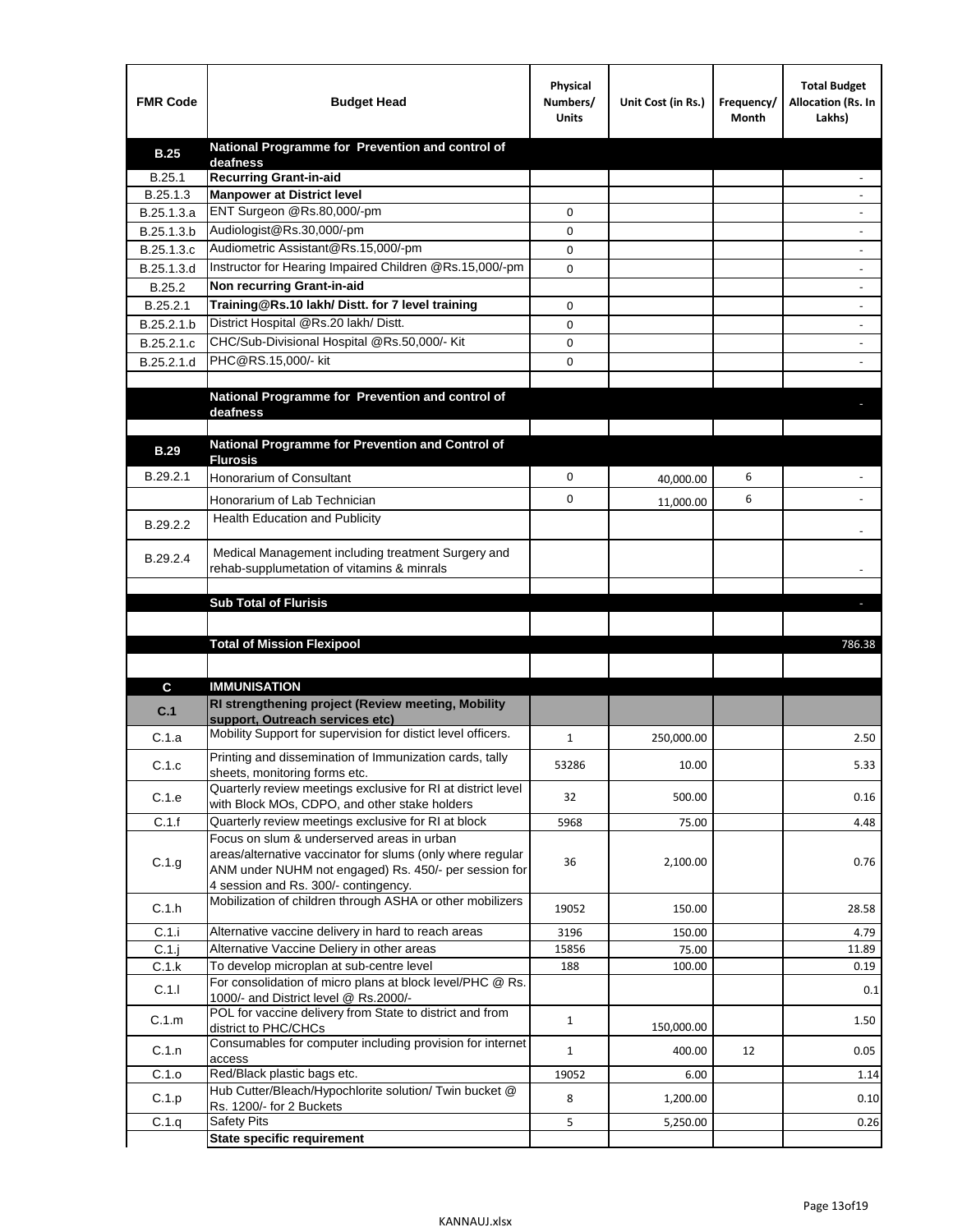| <b>FMR Code</b>  | <b>Budget Head</b>                                                                                                                                                              | Physical<br>Numbers/<br><b>Units</b> | Unit Cost (in Rs.) | Frequency/<br>Month | <b>Total Budget</b><br><b>Allocation (Rs. In</b><br>Lakhs) |
|------------------|---------------------------------------------------------------------------------------------------------------------------------------------------------------------------------|--------------------------------------|--------------------|---------------------|------------------------------------------------------------|
|                  | Funds for annual maintenance operation of WIC/WIF at<br>state and division level                                                                                                | $\mathbf 0$                          | 40,000.00          |                     | 0.00                                                       |
|                  | Electricity bill for WIC/WIF at state and division level                                                                                                                        | $\mathbf 0$                          | 100,000.00         |                     | 0.00                                                       |
| C.1.r            | POL for generators & operational expenses at divisional                                                                                                                         | $\mathbf 0$                          |                    |                     |                                                            |
|                  | vaccine storage and state vaccine store                                                                                                                                         |                                      | 200,000.00         |                     | 0.00                                                       |
|                  | POL for generators & operational expenses at district<br>level vaccine storage points and other cold chain points                                                               | $\mathbf{1}$                         | 120,000.00         |                     | 1.20                                                       |
|                  | <b>AEFI Kits</b>                                                                                                                                                                |                                      |                    |                     | 0.10                                                       |
| C.1.s            | Teeka Express Operational Cost                                                                                                                                                  |                                      |                    |                     |                                                            |
| C.2              | <b>Salary of Contractual Staffs</b>                                                                                                                                             |                                      |                    |                     |                                                            |
| C.2.2            | Honorarium for Computer Assistants support for District<br>level                                                                                                                | $\mathbf{1}$                         | 12,127.00          | 12                  | 1.46                                                       |
| C.3              | <b>Training under Immunisation</b>                                                                                                                                              |                                      |                    |                     |                                                            |
|                  | District level Orientation training including Hep B, Measles                                                                                                                    |                                      |                    |                     |                                                            |
| C.3.1            | & JE(wherever required) for 2 days ANM, Multi Purpose<br>Health Worker (Male), LHV, Health Assistant<br>(Male/Female), Nurse MidWives, BEEs & other staff (as<br>per RCH norms) | 5                                    | 46,200.00          |                     | 2.31                                                       |
| C.3.2            | Three day training including Hep B, Measles & JE<br>(wherever required) of Medical Officers of RI using<br>revised MO training module)                                          | $\mathbf 0$                          | 65,600.00          |                     | 0.00                                                       |
| C.3.4            | Two days cold chain handlers training for block level cold<br>chain hadlers by State and district cold chain officers                                                           | 0.00                                 |                    |                     | 0.25                                                       |
| C.3.5            | One day training of block level data handlers by DIOs and<br>District cold chain officer                                                                                        | 9                                    | 500.00             |                     | 0.05                                                       |
|                  | <b>Cold chain maintenance</b>                                                                                                                                                   |                                      |                    |                     |                                                            |
|                  | Cold chain maintenance for CHC/PHC @ Rs. 750/- per                                                                                                                              | 14                                   |                    |                     | 0.11                                                       |
| C.4              | unit                                                                                                                                                                            |                                      | 750.00             |                     |                                                            |
|                  | Cold chain maintenance for District level @ Rs. 15000/-<br>per district                                                                                                         | $\mathbf{1}$                         | 15,000.00          |                     | 0.15                                                       |
| C.5              | <b>ASHA Incentive</b>                                                                                                                                                           | 35704                                | 150                |                     | 53.556                                                     |
|                  | Mobility support for outreach areas for 25 disdtricts                                                                                                                           |                                      |                    |                     |                                                            |
|                  | Mobility support for HRG/ construction sites                                                                                                                                    |                                      |                    |                     |                                                            |
|                  | Sub Total of RI                                                                                                                                                                 |                                      |                    |                     | 120.99496                                                  |
|                  |                                                                                                                                                                                 |                                      |                    |                     |                                                            |
| D                | <b>National Iodine Deficiency Disorders Control</b><br>Programme (NIDDCP)                                                                                                       |                                      |                    |                     |                                                            |
| D.3              | <b>Health Education and Publicity</b>                                                                                                                                           |                                      |                    |                     | 0.10                                                       |
|                  |                                                                                                                                                                                 |                                      |                    |                     |                                                            |
|                  | <b>GRAND TOTAL (A+B+C+D)</b>                                                                                                                                                    |                                      |                    |                     | 2.364.39                                                   |
|                  |                                                                                                                                                                                 |                                      |                    |                     |                                                            |
|                  | <b>National Disease Control Programme (NDCP)</b>                                                                                                                                |                                      |                    |                     |                                                            |
|                  | <b>INTEGRATED DISEASE SURVEILLANCE</b>                                                                                                                                          |                                      |                    |                     |                                                            |
| Е                | <b>PROGRAMME (IDSP)</b>                                                                                                                                                         |                                      |                    |                     |                                                            |
| E.1              | <b>REMUNERATION FOR CONTRACTUAL HUMAN</b><br><b>RESOURCE</b>                                                                                                                    |                                      |                    |                     |                                                            |
| E.1.9            | District Epidemiologists                                                                                                                                                        |                                      |                    |                     | 1.65                                                       |
| E.1.10           | District Microbiologist at District labs                                                                                                                                        |                                      |                    |                     |                                                            |
| E.1.11<br>E.1.12 | District Data Manager<br>Data Entry Operator*                                                                                                                                   |                                      |                    |                     | 2.69                                                       |
| E.1.13           | Others if any (pl specify)                                                                                                                                                      |                                      |                    |                     | 1.51<br>$\omega$                                           |
| E.2              | <b>TRAINING</b>                                                                                                                                                                 |                                      |                    |                     |                                                            |
|                  | Training at State/District Level (1 batch = 20                                                                                                                                  |                                      |                    |                     |                                                            |
|                  | participants)                                                                                                                                                                   |                                      |                    |                     |                                                            |
| E.2.3            | Hospital Pharmacists/Nurses Training (1 day)                                                                                                                                    |                                      |                    |                     | 0.45                                                       |
| E.3              | <b>LABORATORY SUPPORT</b>                                                                                                                                                       |                                      |                    |                     |                                                            |
|                  | <b>District Public Health Laboratory Strengthening</b>                                                                                                                          |                                      |                    |                     |                                                            |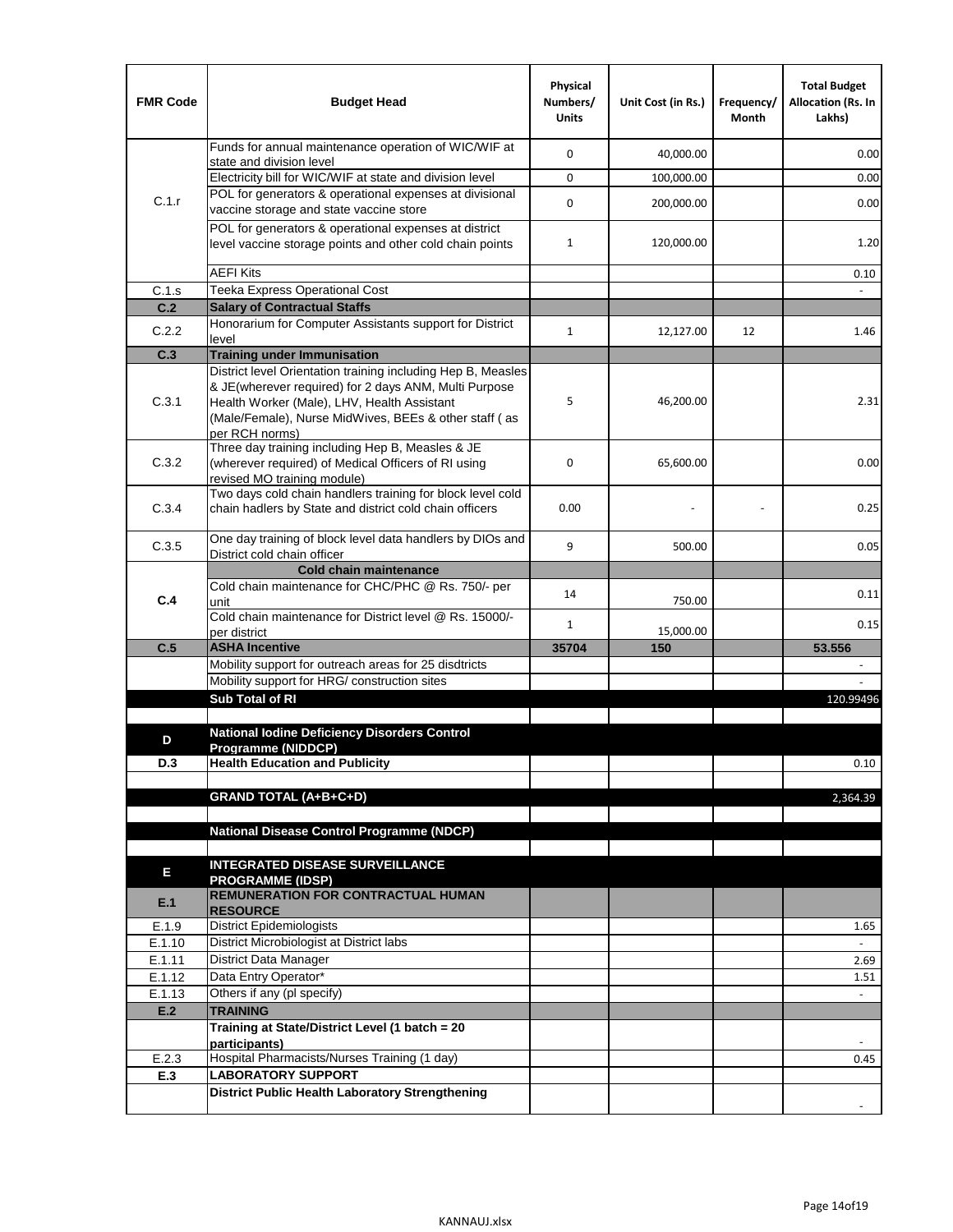| <b>FMR Code</b>       | <b>Budget Head</b>                                                                                                                                                                                                                                | Physical<br>Numbers/<br><b>Units</b> | Unit Cost (in Rs.) | Frequency/<br><b>Month</b> | <b>Total Budget</b><br>Allocation (Rs. In<br>Lakhs) |
|-----------------------|---------------------------------------------------------------------------------------------------------------------------------------------------------------------------------------------------------------------------------------------------|--------------------------------------|--------------------|----------------------------|-----------------------------------------------------|
| E.3.5                 | Expenses on account of consumables, operating<br>expenses, office expenses, transport of samples,<br>miscellaneous etc.                                                                                                                           |                                      |                    |                            |                                                     |
| E.4                   | <b>OPERATIONAL COSTS</b>                                                                                                                                                                                                                          |                                      |                    |                            |                                                     |
| E.4.1                 | MOBILITY: Travel Cost, POL, mobility cost at SSU & DSU                                                                                                                                                                                            |                                      |                    |                            |                                                     |
|                       | on need basis                                                                                                                                                                                                                                     |                                      |                    |                            | 0.50                                                |
| E.4.2                 | Office expenses on telephone, fax, Broadband Expenses,<br>Weekly Alert Bulletin/Annual Disease Surveillance report,<br>minor repairs and AMC of IT/office equipment supplied<br>under IDSP, Meetings and other miscellenious<br>expenditures etc. |                                      |                    |                            | 1.55                                                |
|                       | Sub Total of IDSP                                                                                                                                                                                                                                 |                                      |                    |                            | 8.35                                                |
|                       |                                                                                                                                                                                                                                                   |                                      |                    |                            |                                                     |
| F                     | <b>NVBDCP</b>                                                                                                                                                                                                                                     |                                      |                    |                            |                                                     |
|                       |                                                                                                                                                                                                                                                   |                                      |                    |                            |                                                     |
| F.1.1                 | <b>Malaria</b>                                                                                                                                                                                                                                    |                                      |                    |                            |                                                     |
| F.1.1.a               | <b>Contractual Payments</b>                                                                                                                                                                                                                       |                                      |                    |                            |                                                     |
| F.1.1.a.i             | <b>MPW</b> contractual<br>District VBD Consultant 18 nos. (Non-Project States) @ Rs                                                                                                                                                               |                                      |                    |                            |                                                     |
| F.1.1.a.iv            | 22895 pm.for 6 months (Rs 1.37 lakhs per consulatant per<br>year)                                                                                                                                                                                 |                                      |                    |                            | $\overline{\phantom{a}}$                            |
|                       | VBD Consultant 1 no. (preferably entomologist) @ Rs 22500                                                                                                                                                                                         |                                      |                    |                            |                                                     |
| F.1.1.a.vii           | p.m. for 6 months                                                                                                                                                                                                                                 |                                      |                    |                            |                                                     |
| F.1.1.b               | <b>ASHA Incentive</b>                                                                                                                                                                                                                             |                                      |                    |                            | 0.15                                                |
| F.1.1.c               | <b>Operational Cost</b>                                                                                                                                                                                                                           |                                      |                    |                            |                                                     |
| $F.1.1.c.$ ii         | Operational cost for IRS                                                                                                                                                                                                                          |                                      |                    |                            | 0.10                                                |
| F.1.1.e<br>F.1.1.f    | <b>IEC/BCC</b><br>PPP / NGO and Intersectoral Convergence                                                                                                                                                                                         |                                      |                    |                            | 0.73<br>$\mathbb{L}$                                |
| F.1.1.g               | <b>Training / Capacity Building</b>                                                                                                                                                                                                               |                                      |                    |                            | 1.10                                                |
| F.1.1.h               | <b>Zonal Entomological units</b>                                                                                                                                                                                                                  |                                      |                    |                            |                                                     |
|                       |                                                                                                                                                                                                                                                   |                                      |                    |                            |                                                     |
|                       | <b>Sub total of Malaria</b>                                                                                                                                                                                                                       |                                      |                    |                            | 2.08                                                |
|                       |                                                                                                                                                                                                                                                   |                                      |                    |                            |                                                     |
| F.1.2                 | Dengue & Chikungunya<br>Strengthening surveillance (As per GOI approval)                                                                                                                                                                          |                                      |                    |                            |                                                     |
| F.1.2.a<br>F.1.2.a(i) | Apex Referral Labs recurrent                                                                                                                                                                                                                      |                                      |                    |                            |                                                     |
| F.1.2.a(ii)           | Sentinel surveillance Hospital recurrent                                                                                                                                                                                                          |                                      |                    |                            | $\sim$                                              |
|                       | Vector Control, environmental management & fogging                                                                                                                                                                                                |                                      |                    |                            |                                                     |
| F.1.2.f               | machine                                                                                                                                                                                                                                           |                                      |                    |                            |                                                     |
|                       | Dengue & Chikungunya                                                                                                                                                                                                                              |                                      |                    |                            |                                                     |
|                       |                                                                                                                                                                                                                                                   |                                      |                    |                            |                                                     |
| F.1.4                 | <b>Lymphatic Filariasis</b><br>State Task Force, State Technical Advisory Committee meeting,                                                                                                                                                      |                                      |                    |                            |                                                     |
|                       | printing of forms/registers, mobility support, district                                                                                                                                                                                           |                                      |                    |                            |                                                     |
|                       | coordination meeting, sensitization of media etc., morbidity                                                                                                                                                                                      |                                      |                    |                            |                                                     |
| F.1.4.a               | management, monitoring & supervision and mobility support                                                                                                                                                                                         |                                      |                    |                            |                                                     |
|                       | for Rapid Response Team and contingency support<br>(16)                                                                                                                                                                                           |                                      |                    |                            |                                                     |
|                       | districts only)                                                                                                                                                                                                                                   |                                      |                    |                            |                                                     |
| F.1.4.b               | Microfilaria Survey (16 districts only)                                                                                                                                                                                                           |                                      |                    |                            |                                                     |
| F.1.4.c               | Monitoring & Evaluation (Post MDA assessment by medical<br>colleges (Govt. & private)/ICMR institutions ) (16 districts only)                                                                                                                     |                                      |                    |                            |                                                     |
|                       | Training/sensitization of district level officers on ELF and drug                                                                                                                                                                                 |                                      |                    |                            |                                                     |
| F.1.4.d               | distributors including peripheral health workers(16 districts                                                                                                                                                                                     |                                      |                    |                            |                                                     |
|                       | only)                                                                                                                                                                                                                                             |                                      |                    |                            |                                                     |
|                       | Specific IEC/BCC at state, district, PHC, Sub-centre and village                                                                                                                                                                                  |                                      |                    |                            |                                                     |
| F.1.4.e               | level including VHSC/GKs for community mobilization efforts to                                                                                                                                                                                    |                                      |                    |                            |                                                     |
|                       | realize the desired drug compliance of 85% during MDA (16                                                                                                                                                                                         |                                      |                    |                            |                                                     |
|                       | districts only)<br>Honorarium for Drug Distribution including ASHAs and                                                                                                                                                                           |                                      |                    |                            |                                                     |
| F.1.4.f               | supervisors involved in MDA<br>(16 districts only)                                                                                                                                                                                                |                                      |                    |                            |                                                     |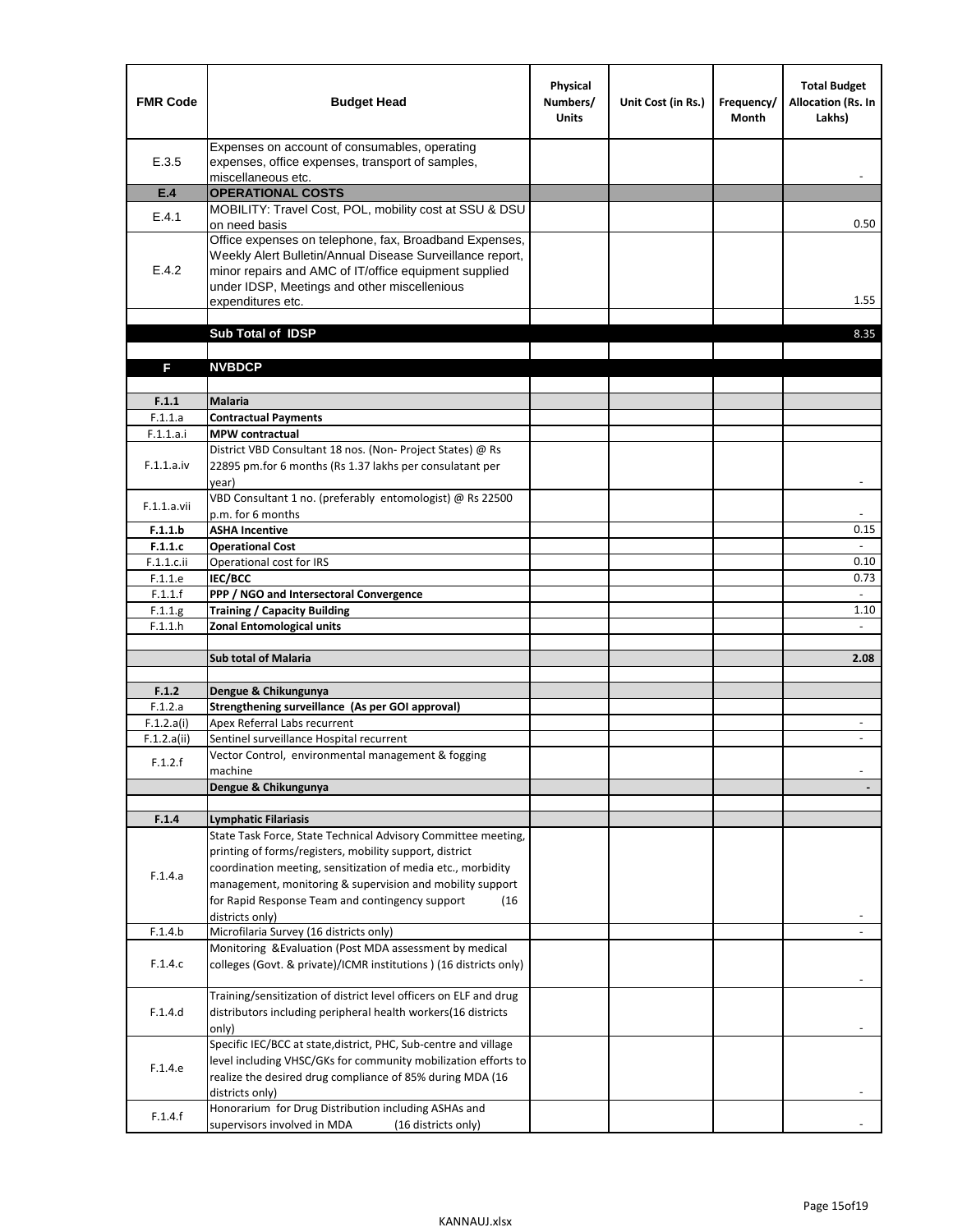| <b>FMR Code</b> | <b>Budget Head</b>                                                                             | Physical<br>Numbers/<br><b>Units</b> | Unit Cost (in Rs.)                                                              | Frequency/<br>Month            | <b>Total Budget</b><br>Allocation (Rs. In<br>Lakhs) |
|-----------------|------------------------------------------------------------------------------------------------|--------------------------------------|---------------------------------------------------------------------------------|--------------------------------|-----------------------------------------------------|
| F.1.4.g.        | Verification and validation for stoppage of MDA in LF endemic<br>districts (17 Districts)      |                                      |                                                                                 |                                |                                                     |
| F.1.4.g.i       | a) Additional MF Survey                                                                        |                                      |                                                                                 |                                |                                                     |
| F.1.4.g.ii      | b) ICT Survey                                                                                  |                                      |                                                                                 |                                |                                                     |
| $F.1.4.g.$ iii  | c) ICT Cost                                                                                    |                                      |                                                                                 |                                |                                                     |
| F.1.4.h         | Verification of LF endemicity in non-endemic districts (24<br>Districts)                       |                                      |                                                                                 |                                |                                                     |
| F.1.4.h.i       | a) Lymphoedema & Hydrocele Survey                                                              |                                      |                                                                                 |                                | 0.20                                                |
|                 | <b>Lymphatic Filariasis</b>                                                                    |                                      |                                                                                 |                                | 0.20                                                |
|                 |                                                                                                |                                      |                                                                                 |                                |                                                     |
| F.1.5           | Kala-azar                                                                                      |                                      |                                                                                 |                                |                                                     |
| F.1.5           | Case search/ Camp Approach                                                                     |                                      |                                                                                 |                                | $\overline{\phantom{a}}$                            |
| F.1.5.a         | Spray Pumps & accessories                                                                      |                                      |                                                                                 |                                | ٠                                                   |
| F.1.5.b         | Operational cost for spray including spray wages                                               |                                      |                                                                                 |                                |                                                     |
| F.1.5.c         | Mobility/POL/supervision                                                                       |                                      |                                                                                 |                                | $\blacksquare$                                      |
| F.1.5.d         | Monitoring & Evaluation                                                                        |                                      |                                                                                 |                                | $\overline{\phantom{a}}$                            |
| F.1.5.e         | Training for spraying                                                                          |                                      |                                                                                 |                                | $\qquad \qquad \blacksquare$                        |
| F.1.5.f         | IEC/BCC/Advocacy                                                                               |                                      |                                                                                 |                                |                                                     |
| F.1.5.g         | Incentive to ASHA                                                                              |                                      |                                                                                 |                                | $\overline{\phantom{a}}$                            |
| F.1.5.h         | Loss of Wages                                                                                  |                                      |                                                                                 |                                | $\overline{\phantom{a}}$                            |
| F.1.5.i         | Free Diet                                                                                      |                                      |                                                                                 |                                |                                                     |
|                 |                                                                                                |                                      |                                                                                 |                                |                                                     |
|                 | Kala-azar                                                                                      |                                      |                                                                                 |                                |                                                     |
| F.6             | Cash grant for decentralized commodities                                                       |                                      |                                                                                 |                                | 6.00                                                |
|                 |                                                                                                |                                      |                                                                                 |                                |                                                     |
|                 | Sub Total of NVB DCP                                                                           |                                      | the contract of the contract of the contract of the contract of the contract of | the property of the control of | 8.28                                                |
| G               | <b>NLEP</b>                                                                                    |                                      |                                                                                 |                                |                                                     |
| G 1.            | Improved early case detection                                                                  |                                      |                                                                                 |                                |                                                     |
| G 1.1           | Incentive to ASHA                                                                              |                                      |                                                                                 |                                |                                                     |
|                 | Incentive for Case detection by ASHA/AWW/Volunteers                                            |                                      |                                                                                 |                                |                                                     |
|                 | etc.diagnosis @ Rs. 250 per case                                                               | 337                                  | 250.00                                                                          |                                | 0.84                                                |
|                 | Incentive for timely cure of MB cases @ Rs. 600 per case                                       | 27                                   | 600.00                                                                          |                                | 0.16                                                |
|                 | Incentive for timely cure of PB cases @ Rs. 400 per case                                       | 40                                   | 400.00                                                                          |                                | 0.16                                                |
| G1.1 a          | Sensitization of ASHA                                                                          | 300                                  | 100.00                                                                          |                                | 0.30                                                |
| G <sub>2</sub>  | <b>Improved case management</b>                                                                |                                      |                                                                                 |                                |                                                     |
|                 | DPMR Services, (MCR footwear, Aids and appliances,                                             |                                      |                                                                                 |                                |                                                     |
|                 | Welfare allowance to BPL patients for RCS, Support                                             |                                      |                                                                                 |                                |                                                     |
|                 | to govt. institutions for RCS)                                                                 |                                      |                                                                                 |                                |                                                     |
|                 | Cost of MCR / Protective footwear@ Rs.300/-                                                    | 175                                  | 300.00                                                                          |                                | 0.53                                                |
|                 | Amount for Aids/ appliances/ self care kits/ patient welfare                                   |                                      |                                                                                 |                                |                                                     |
| G 2.1           | items etc.                                                                                     |                                      |                                                                                 |                                | 0.17                                                |
|                 | Patients for RCS to be paid welfare allowance @ Rs. 8000/-                                     |                                      |                                                                                 |                                |                                                     |
|                 |                                                                                                | 0                                    | 8,000.00                                                                        |                                |                                                     |
|                 | No. of RCS to be paid for as Support to govt. institutions for                                 |                                      |                                                                                 |                                |                                                     |
|                 | RCS @5000/-                                                                                    | 0                                    | 5,000.00                                                                        |                                |                                                     |
|                 |                                                                                                |                                      |                                                                                 |                                |                                                     |
| G 2.2           | Urban L:eprosy Control, (Mega city - 0, Medium city (1) -<br>3 , Med. City (2)-1 Township -19) |                                      |                                                                                 |                                |                                                     |
|                 |                                                                                                |                                      |                                                                                 |                                |                                                     |
| G 2.3           | Material & Supplies                                                                            |                                      |                                                                                 |                                | $\overline{\phantom{a}}$                            |
|                 | Supportive drugs                                                                               |                                      |                                                                                 |                                | 0.75                                                |
| G 2.3.i         | Lab. reagents & equipments                                                                     |                                      |                                                                                 |                                |                                                     |
|                 |                                                                                                |                                      |                                                                                 |                                | 0.05                                                |
|                 | Printing works                                                                                 |                                      |                                                                                 |                                | 0.20                                                |
| G <sub>3</sub>  | <b>Stigma Reduced</b><br>Mass media, Outdoor media, Rural media, Advocacy                      |                                      |                                                                                 |                                |                                                     |
| G 3.1           | media                                                                                          |                                      |                                                                                 |                                | 0.98                                                |
|                 |                                                                                                |                                      |                                                                                 |                                |                                                     |
| G 5.            | Monitoring, Supervision and Evaluation System<br>improved                                      |                                      |                                                                                 |                                |                                                     |
| G 5.1           | <b>Travel Cost and Review Meeting</b>                                                          |                                      |                                                                                 |                                |                                                     |
| G 5.1.ii        | travel expenses - Contractual Staff at District level                                          |                                      |                                                                                 |                                | 0.33                                                |
|                 |                                                                                                |                                      |                                                                                 |                                |                                                     |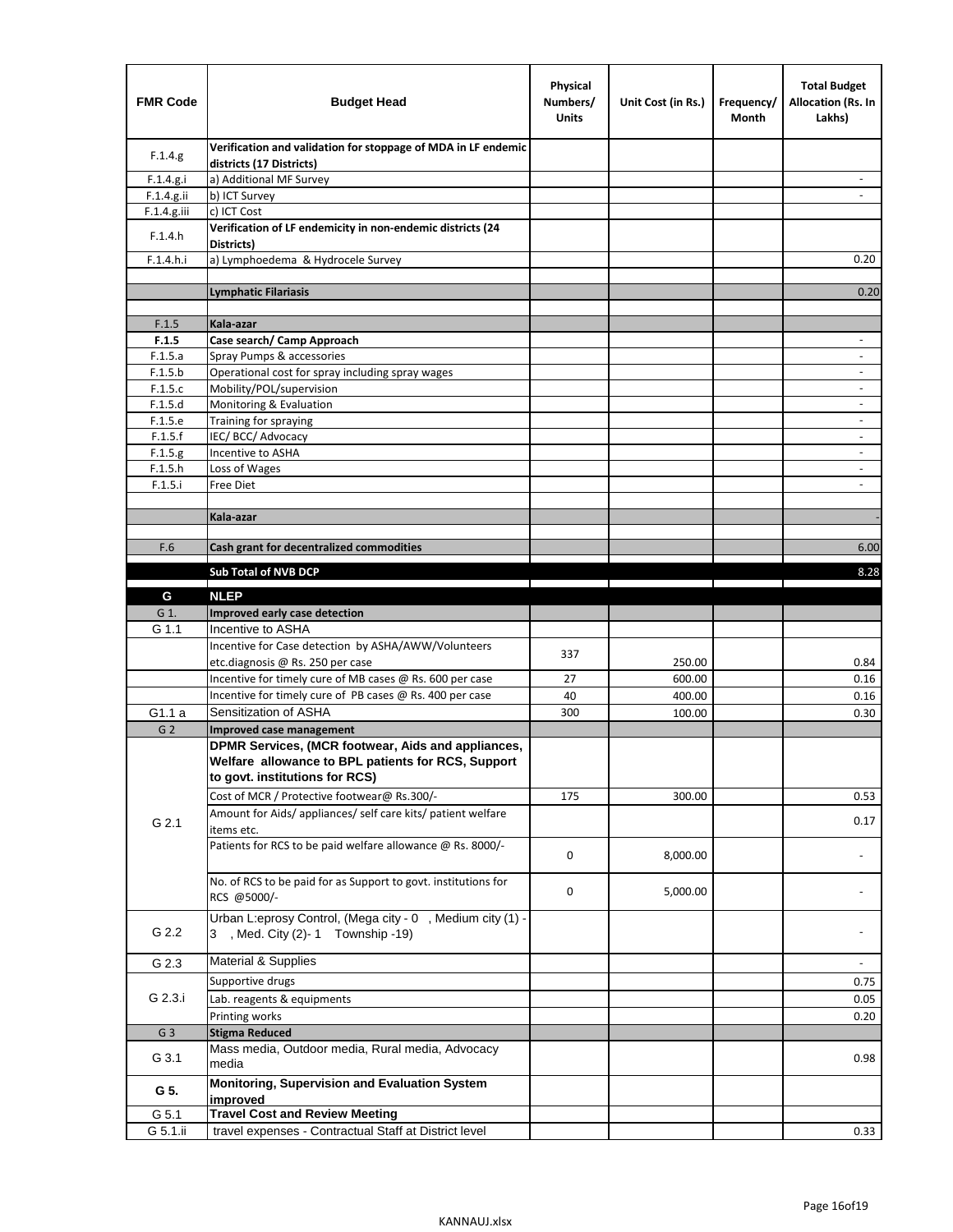| <b>FMR Code</b> | <b>Budget Head</b>                                                                                              | Physical<br>Numbers/<br><b>Units</b> | Unit Cost (in Rs.) | Frequency/<br>Month | <b>Total Budget</b><br>Allocation (Rs. In<br>Lakhs) |
|-----------------|-----------------------------------------------------------------------------------------------------------------|--------------------------------------|--------------------|---------------------|-----------------------------------------------------|
| G 5.2           | <b>Office Operation &amp; Maintenance</b>                                                                       |                                      |                    |                     |                                                     |
| G 5.2.i         | Office operation - State Cell                                                                                   |                                      |                    |                     |                                                     |
| G 5.2.ii        | Office operation - District Cell                                                                                |                                      |                    |                     | 0.35                                                |
| G 5.2 .iii      | Office equipment maint. State                                                                                   |                                      |                    |                     |                                                     |
| G 5.4           | Vehicle Hiring and POL                                                                                          |                                      |                    |                     |                                                     |
| G 5.4.ii        | <b>District Cell</b>                                                                                            |                                      |                    |                     | 0.30                                                |
| G 6.2           | <b>Contractual Staff at Disrrict &amp; block level</b>                                                          |                                      |                    |                     |                                                     |
|                 | <b>District Leprosy Consultant</b>                                                                              | 1                                    | 33,000.00          | 12                  | 3.96                                                |
| G 6.2.ii        | Physio Therapist                                                                                                | $\mathbf{1}$                         | 27,500.00          | 12                  | 3.30                                                |
|                 | Contractual Staff Para Medical Worker, (PMW @ 17600pm)                                                          | $\overline{7}$                       | 17,600.00          | 12                  | 14.78                                               |
| G 7.            | <b>Others</b>                                                                                                   |                                      |                    |                     |                                                     |
| G 7.1           | Travel expenses for regular staff for specific programme /<br>training need, awards etc                         |                                      |                    |                     | 0.16                                                |
|                 | HR increment calculated $@$ 5% for above approvals                                                              |                                      |                    |                     | 0.89                                                |
|                 | Sub Total NLEP                                                                                                  |                                      |                    |                     | 28.21                                               |
|                 |                                                                                                                 |                                      |                    |                     |                                                     |
| Н               | <b>RNTCP</b>                                                                                                    |                                      |                    |                     |                                                     |
| H.1             | Civil Works                                                                                                     |                                      |                    |                     | 3.90                                                |
| H.2             | Laboratory Materials                                                                                            |                                      |                    |                     | 5.52                                                |
| H.3             | Honorarium/Counselling Charges                                                                                  |                                      |                    |                     | 17.57                                               |
| H.4             | <b>ACSM</b>                                                                                                     |                                      |                    |                     | 2.93                                                |
| H.5             | <b>Equipment Maintenance</b>                                                                                    |                                      |                    |                     | 0.53                                                |
| H.6             | Training                                                                                                        |                                      |                    |                     | 3.18                                                |
| H.7             | Vehicle Operation(POL & Manitainance)                                                                           |                                      |                    |                     | 5.70                                                |
| H.8             | Vehicle hiring                                                                                                  |                                      |                    |                     | 7.79                                                |
| H.9             | Public Private Mix(PP/NGO Support)                                                                              |                                      |                    |                     | 9.29                                                |
| H.10            | <b>Medical Colleges</b>                                                                                         |                                      |                    |                     | 9.49                                                |
| H.11            | Office Operation (Miscellaneous)                                                                                |                                      |                    |                     | 1.82                                                |
| H.12            | <b>Contractual Services</b>                                                                                     |                                      |                    |                     | 80.28                                               |
| H.13            | Printing                                                                                                        |                                      |                    |                     | 1.41                                                |
| H.15            | Procurement of Drugs                                                                                            |                                      |                    |                     | 0.83                                                |
| H.16            | Procurement of Vehicles                                                                                         |                                      |                    |                     | $\sim$                                              |
|                 | Procurement of Equipments                                                                                       |                                      |                    |                     |                                                     |
| H.17            | Patient Support & Transportation Charges                                                                        |                                      |                    |                     | 0.75<br>4.45                                        |
| H.18            | Supervision and Monitoring                                                                                      |                                      |                    |                     |                                                     |
| H.19            | <b>Grand Total</b>                                                                                              |                                      |                    |                     | 4.24<br>159.67                                      |
|                 |                                                                                                                 |                                      |                    |                     |                                                     |
|                 | <b>Total of NDCP</b>                                                                                            |                                      |                    |                     | 204.51                                              |
|                 |                                                                                                                 |                                      |                    |                     |                                                     |
|                 |                                                                                                                 |                                      |                    |                     |                                                     |
|                 | Non Communicable Disease Control Programme (NCD)                                                                |                                      |                    |                     |                                                     |
| Т               | National Programme for Control of Blindness (NPCB)                                                              |                                      |                    |                     | ÷.                                                  |
| 1.1             | <b>Recurring Grant-in aid</b>                                                                                   |                                      |                    |                     |                                                     |
|                 | Reimbursement for cataract operation for NGO and                                                                |                                      |                    |                     |                                                     |
| 1.1.1           | Private Practitioners as per NGO norms @Rs.1000/-                                                               |                                      |                    |                     | 8.25                                                |
| 1.1.1A          | Assistance for consumables/drugs/medicines to the<br>Govt./District Hospital for Cat sx etc.@ Rs.450/- per case |                                      |                    |                     | 3.00                                                |
| 1.1.2           | <b>Other Eye Diseases</b>                                                                                       |                                      |                    |                     |                                                     |
|                 | Screening and free spectacles to school children @                                                              |                                      |                    |                     |                                                     |
| 1.1.3           | Rs.275/- per case                                                                                               |                                      |                    |                     | 3.08                                                |
| 1.1.4           | Screening and free spectacles for near work to Old                                                              |                                      |                    |                     | 0.83                                                |
|                 | Person (New component) @Rs.100/- per case                                                                       |                                      |                    |                     |                                                     |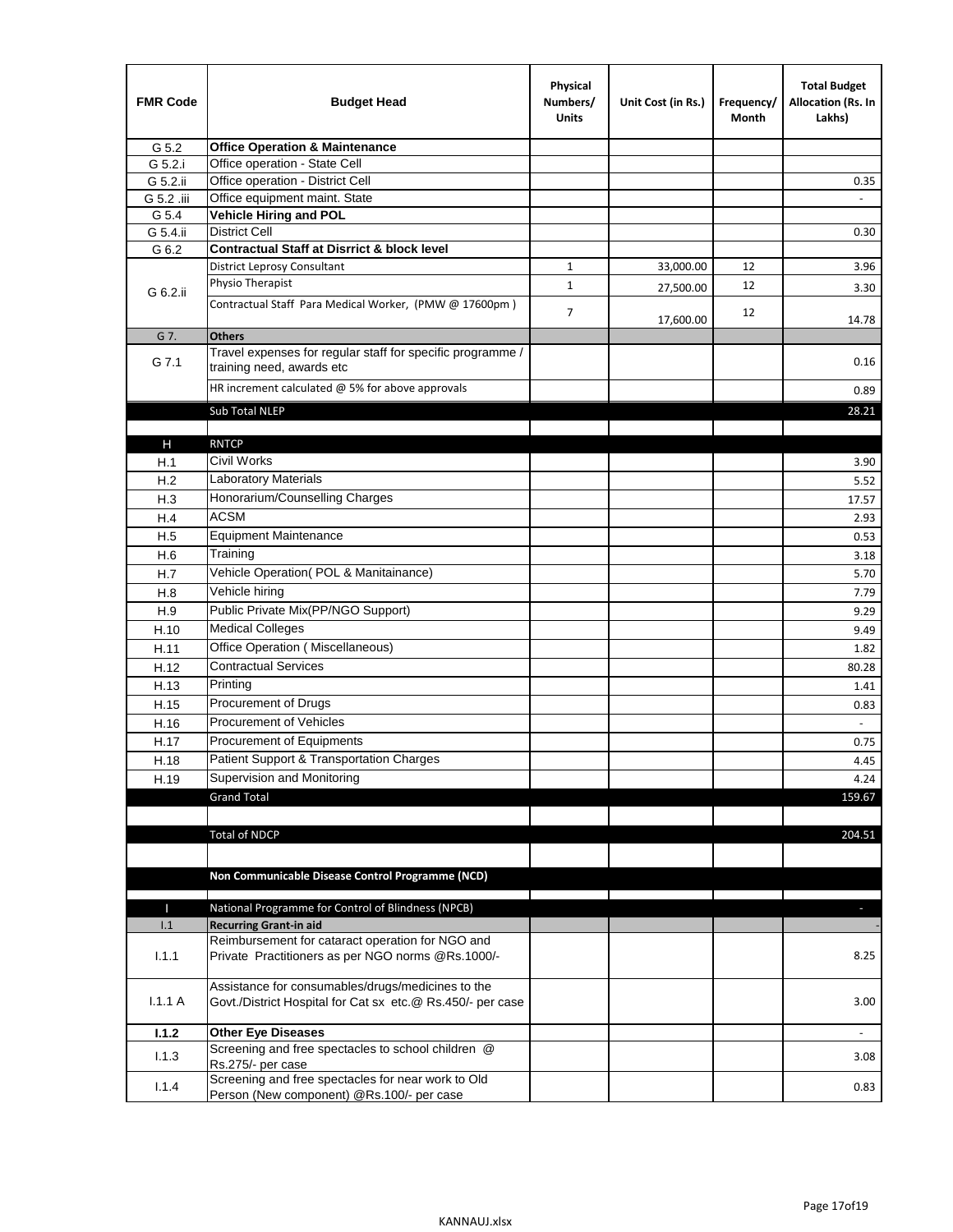| <b>FMR Code</b>  | <b>Budget Head</b>                                                                                                                                      | Physical<br>Numbers/<br><b>Units</b> | Unit Cost (in Rs.) | Frequency/<br>Month | <b>Total Budget</b><br>Allocation (Rs. In<br>Lakhs) |
|------------------|---------------------------------------------------------------------------------------------------------------------------------------------------------|--------------------------------------|--------------------|---------------------|-----------------------------------------------------|
| 1.1.5            | Recurring GIA to Eye Bank @ Rs.2000/- per pair(Eye<br>Bank will reimburse to Eye Donation Centre for eye<br>collected by them @ Rs.1000/- per pair)     |                                      |                    |                     |                                                     |
| 1.2              | Non Recurring Grant -in-Aid                                                                                                                             |                                      |                    |                     |                                                     |
| 1.2.2.           | Grant-in-aid for Sub Divisional Hospitals @ Rs.20 lakh                                                                                                  |                                      |                    |                     |                                                     |
| 1.2.3            | For Vision Centre (PHC) (Govt. + NGO) @ Rs.1 lakh                                                                                                       |                                      |                    |                     | 1.00                                                |
| 1.2.4            | For Eye Bank Rs.25 lakh                                                                                                                                 |                                      |                    |                     | $\blacksquare$                                      |
| 1.3              | <b>Contractual Man Power</b>                                                                                                                            |                                      |                    |                     |                                                     |
| 1.3.1            | Ophthalmic Surgeon@ Rs.60,000/- p.m.*                                                                                                                   |                                      |                    |                     |                                                     |
| 1.3.2<br>1.3.3   | Ophthalmic Assistant @ Rs.12,000/- p.m.*<br>Eye Donation Counsellors @ Rs.15000/- p.m.*                                                                 |                                      |                    |                     | 1.51<br>$\sim$                                      |
|                  | Data Entry Operator @Rs.8,000/- p.m. for district level                                                                                                 |                                      |                    |                     |                                                     |
| 1.3.4            |                                                                                                                                                         |                                      |                    |                     | 1.01                                                |
| 1.4              | Other activities (if any, pls. specify)                                                                                                                 |                                      |                    |                     |                                                     |
|                  | Other district level activities                                                                                                                         |                                      |                    |                     | 0.20                                                |
|                  | Sub Total of National Programme for Control of Blindness<br>(NPCB)                                                                                      |                                      |                    |                     | 18.89                                               |
| J                | Natoinal Mental Health Programme (NMHP)                                                                                                                 |                                      |                    |                     |                                                     |
|                  | Honorarium of Existing Human Resource                                                                                                                   |                                      |                    |                     |                                                     |
|                  |                                                                                                                                                         |                                      |                    |                     |                                                     |
| K                | National Programme for the Healthcare of the Elderly (NPHCE)                                                                                            |                                      |                    |                     |                                                     |
|                  |                                                                                                                                                         |                                      |                    |                     |                                                     |
| K.1              | <b>Recurring Grant-in-Aid</b>                                                                                                                           |                                      |                    |                     |                                                     |
| K.1.1<br>K.1.1.1 | <b>District Hospital</b><br>Machinery & Equipment @ Rs.1.50 lakh per unit                                                                               |                                      |                    |                     |                                                     |
|                  | Drugs & Consumable @ Rs. 5 Lacs to existing district &                                                                                                  |                                      |                    |                     |                                                     |
| K.1.1.2          | Rs. 3 Lacs to New Districts                                                                                                                             |                                      |                    |                     | 3.00                                                |
| K.1.1.3          | Training of doctors and staff from CHCs and PHCs @<br>Rs.0.40 lakh per unit                                                                             |                                      |                    |                     | 0.40                                                |
| K.1.1.4          | Public Awareness & IEC @ Rs.1 lakh per unit                                                                                                             |                                      |                    |                     | 1.00                                                |
| K.1.1.6          | Consultant Medicine (2) @ Rs. 80000 P.M. for 12 months<br>against filled post & 3 month against Vacant Post                                             |                                      |                    |                     | 4.80                                                |
| K.1.1.7          | Nurse (6) @ Rs. 20,000 P.M. for 12 months against filled<br>post & 3 month against Vacant Post                                                          |                                      |                    |                     | 3.60                                                |
| K.1.1.8          | Physiotherapist 1 @ Rs.20,000 p.m.                                                                                                                      |                                      |                    |                     | 0.60                                                |
| K.1.1.9          | Hospital Attendants 2@ Rs.7500 p.m.                                                                                                                     |                                      |                    |                     | 0.45                                                |
| K.1.1.10         | Sanitary Attendants 2 @ Rs.7500 p.m.                                                                                                                    |                                      |                    |                     | 0.45                                                |
| K.1.2            | <b>CHC</b>                                                                                                                                              |                                      |                    |                     |                                                     |
| K.1.2.1          | Training @ Rs. 30,000 (Refer list for No. of CHC)                                                                                                       |                                      |                    |                     |                                                     |
| K.1.2.3          | Rehabilitation Worker 1 @ Rs.18,000 p.m.                                                                                                                |                                      |                    |                     |                                                     |
| K.1.3            | <b>PHC</b>                                                                                                                                              |                                      |                    |                     |                                                     |
| K.1.3.1.         | Training & IEC @ Rs.0.30 lakh per PHC                                                                                                                   |                                      |                    |                     |                                                     |
| K.1.4            | <b>Sub-Centre</b>                                                                                                                                       |                                      |                    |                     |                                                     |
|                  | Aids and Appliances @ Rs.0.30 lakh per Sub-Centre                                                                                                       |                                      |                    |                     |                                                     |
| K.1.4.1          |                                                                                                                                                         |                                      |                    |                     |                                                     |
| K.2              | <b>Non-Recurring Grant-in-Aid</b>                                                                                                                       |                                      |                    |                     |                                                     |
| K.2.1            | <b>District Hospital</b>                                                                                                                                |                                      |                    |                     |                                                     |
| K.2.1.1          | Construction/renovation/extension of the existing building<br>and Furniture of Geriatrics Unit with 10 beds and OPD<br>facilities @ Rs.80 lakh per unit |                                      |                    |                     | 40.00                                               |
| K.2.1.2          | Machinery & Equipment @ Rs.7.00 lakh per unit                                                                                                           |                                      |                    |                     | 3.50                                                |
|                  | HR Increment @ 5% (Refer HR increment calculation                                                                                                       |                                      |                    |                     |                                                     |
|                  | sheet)                                                                                                                                                  |                                      |                    |                     |                                                     |